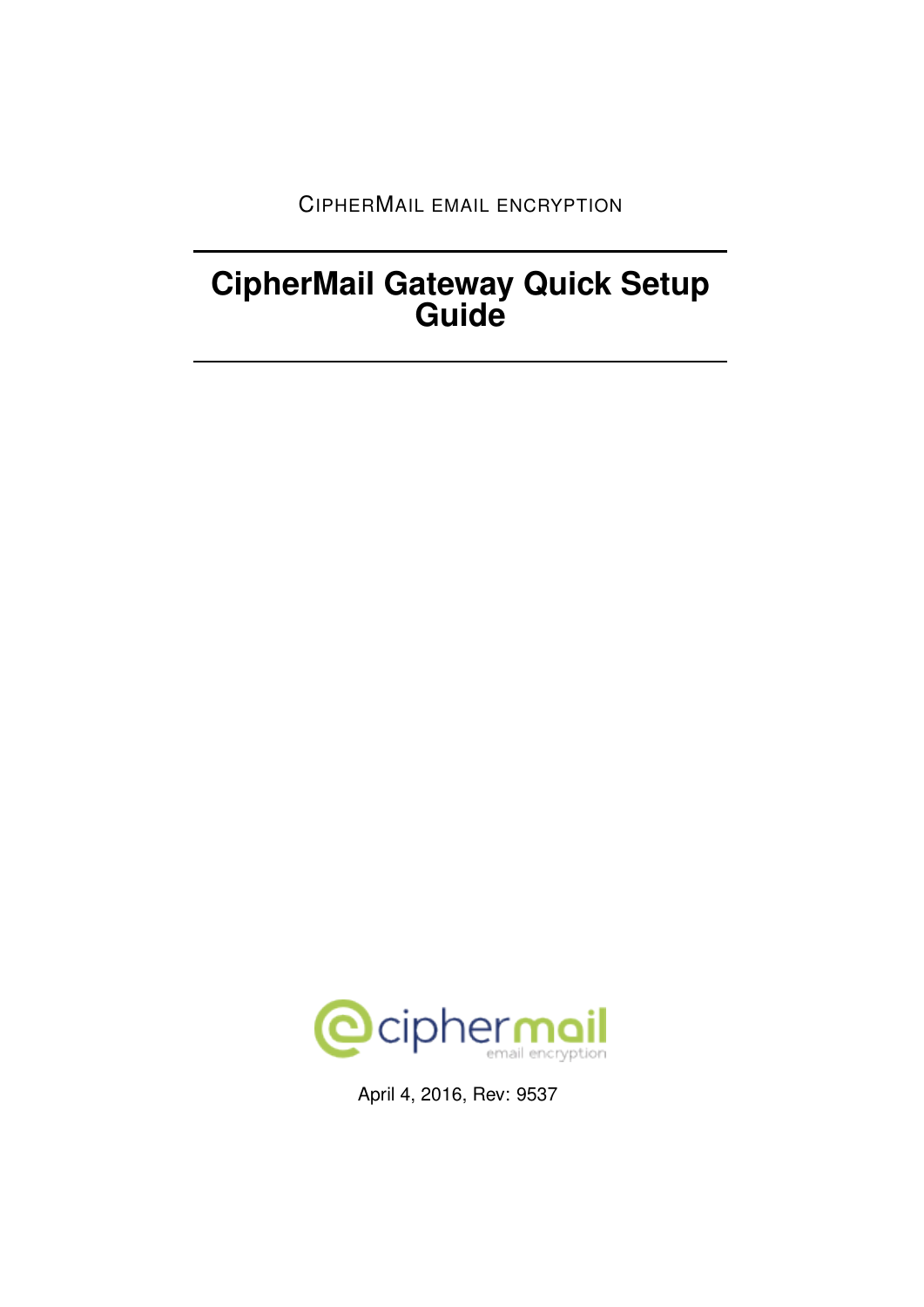Copyright © 2016, ciphermail.com.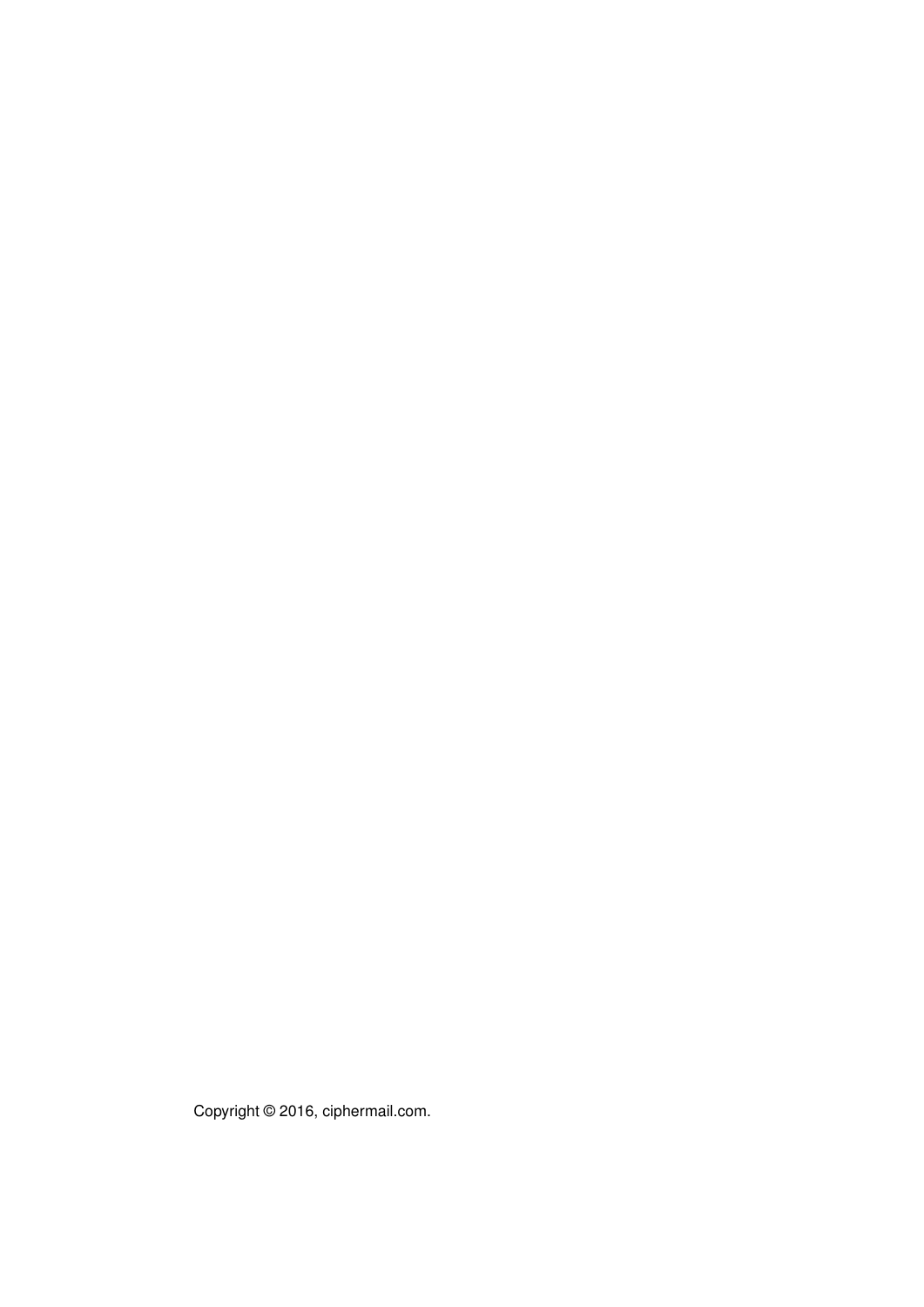# **Contents**

| 1            | Introduction                                                                                                                                                                                        | 4                                                                              |
|--------------|-----------------------------------------------------------------------------------------------------------------------------------------------------------------------------------------------------|--------------------------------------------------------------------------------|
| $\mathbf{2}$ | <b>Typical setups</b><br>2.1<br>2.2<br>2.3<br>2.4                                                                                                                                                   | 4<br>4<br>4<br>5<br>5                                                          |
| 3            | <b>Network config</b><br>3.1<br>3.2<br>3.3                                                                                                                                                          | 5<br>6<br>6<br>8                                                               |
| 4            | Direct delivery setup<br>4.1<br>4.2<br>4.3<br>4.4<br>Enable "Reject unverified recipient"<br>4.5<br>4.6<br>4.7<br>4.8<br>4.9<br>4.10 Test outgoing email<br>4.12 Configure firewall (or MX records) | 8<br>9<br>10<br>10<br>10<br>13<br>13<br>14<br>14<br>14<br>15<br>15<br>16<br>16 |
| 5            | Via relay setup<br>5.1<br>5.2<br>5.3<br>5.4<br>Enable "Reject unverified recipient"<br>5.5<br>5.6<br>5.7<br>5.8<br>5.9<br>5.12 Final test                                                           | 17<br>17<br>18<br>18<br>18<br>19<br>19<br>19<br>20<br>20<br>20<br>21<br>21     |
| 6            | With virus scanner setup<br>6.1<br>6.2<br>6.3<br>6.4<br>Enable "Reject unverified recipient"<br>6.5                                                                                                 | 21<br>22<br>23<br>23<br>23<br>24                                               |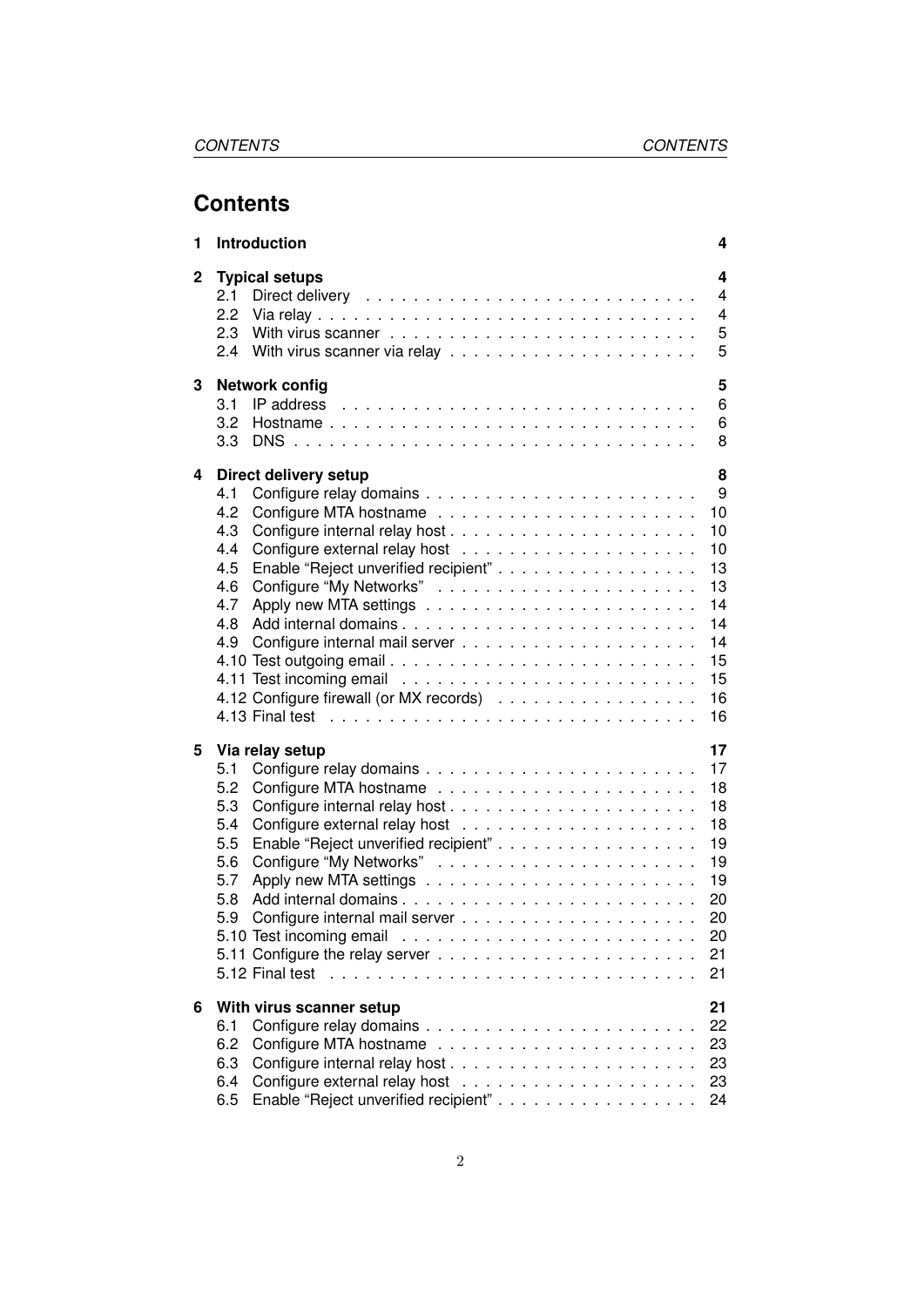|   | 6.6                                   |    |
|---|---------------------------------------|----|
|   | 6.7                                   |    |
|   | 6.8                                   | 25 |
|   | 6.9                                   | 25 |
|   |                                       | 25 |
|   |                                       | 26 |
|   |                                       | 26 |
|   |                                       | 27 |
| 7 | With virus scanner via relay setup    | 27 |
|   | 7.1                                   | 28 |
|   | 7.2                                   | 28 |
|   | 7.3                                   | 28 |
|   | 7.4                                   | 29 |
|   | 7.5                                   | 29 |
|   | 7.6                                   | 30 |
|   | 7.7                                   | 30 |
|   | 7.8                                   | 30 |
|   | 7.9                                   | 30 |
|   |                                       | 31 |
|   |                                       | 31 |
|   |                                       | 31 |
|   | A SMTP HELO/EHLO name                 | 33 |
|   |                                       |    |
| В | <b>Exchange 2010 send connector</b>   | 33 |
|   | C Simulate a mail client using telnet | 34 |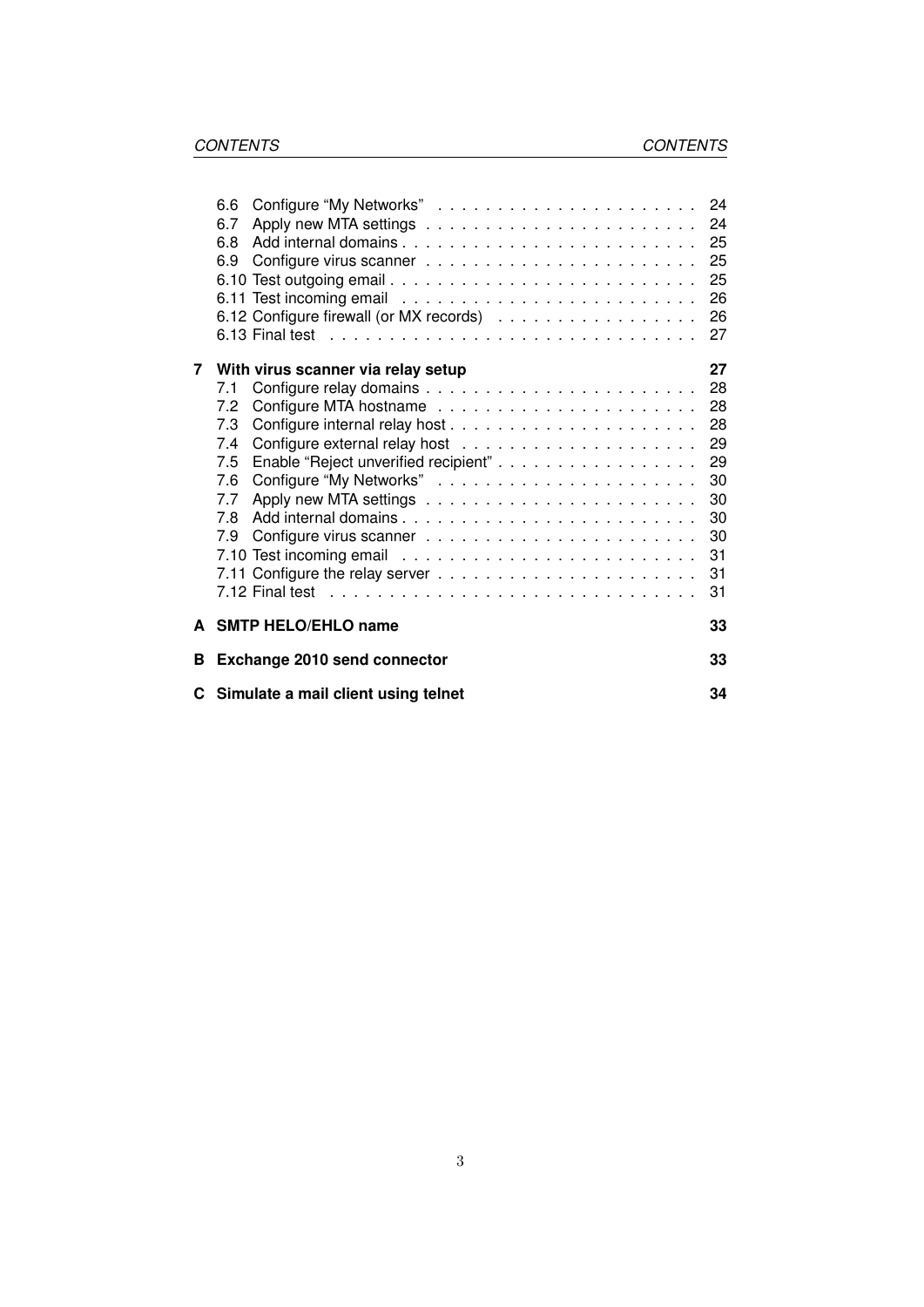

<span id="page-4-4"></span>Figure 1: Direct delivery

# <span id="page-4-0"></span>**1 Introduction**

This guide briefly explains how to configure a CipherMail gateway for sending and receiving email. This guide does not explain how to configure the gateway for encryption or data leak prevention. For configuring encryption and data leak prevention, see the other guides.

#### **Note**

This guide assumes that the gateway has already been installed but not yet configured, either using the virtual appliance or using the provided installation packages. See the quick install guide or the virtual appliance guide for details on how to install the gateway.

# <span id="page-4-1"></span>**2 Typical setups**

The CipherMail gateway is an SMTP server which protects email at the gateway level. The gateway should therefore be placed within the existing email infrastructure. The exact placement of the gateway depends on the infrastructure and requirements (for example whether or not there is a centralized virus scanner). The four most typical setups will be handled: "direct delivery" (fig. [1\)](#page-4-4), "via relay" (fig.  $2$ ), "with virus scanner" (fig.  $3$ ) and "with virus scanner via relay" (fig. [4\)](#page-6-2).

### <span id="page-4-2"></span>**2.1 Direct delivery**

In this setup (fig. [1\)](#page-4-4), the CipherMail gateway is placed between the internal mail server (for example Exchange) and the Internet. The internal mail server sends email for external recipients to the CipherMail gateway and the Cipher-Mail gateway directly delivers email to the external recipients via MX lookups. The Ciphermail gateway receives email from external senders and forwards the email to the internal mail server.

### <span id="page-4-3"></span>**2.2 Via relay**

In this setup (fig. [2\)](#page-5-3), the CipherMail gateway is placed between the internal mail server (for example Exchange) and an SMTP relay server (also known as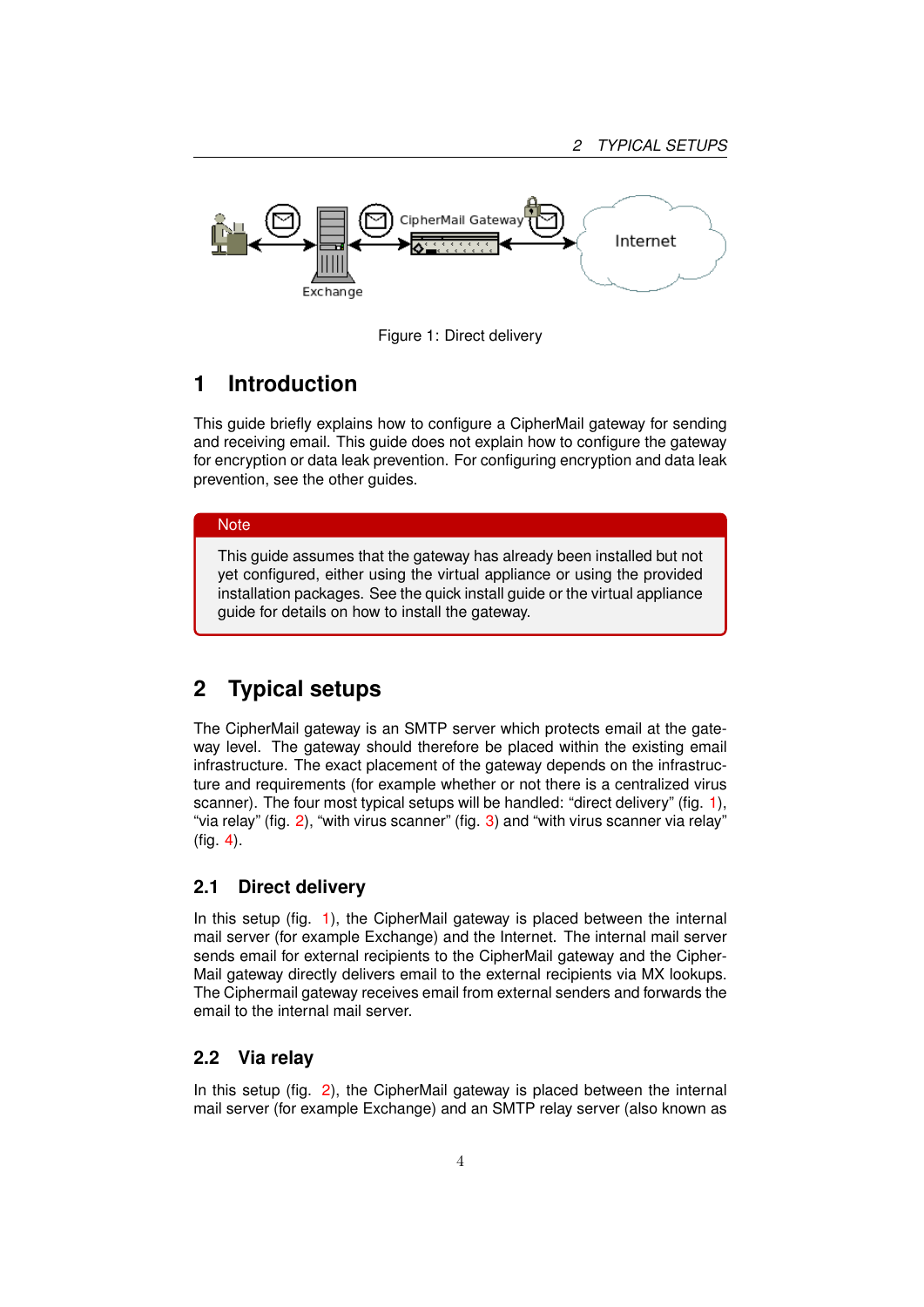

<span id="page-5-4"></span><span id="page-5-3"></span>Figure 3: Virus scanner direct

"front-end server"). The internal mail server sends email for external recipients to the CipherMail gateway and the CipherMail gateway forwards the email for external recipients to the SMTP relay server. The SMTP relay server directly delivers email to the external recipients via MX lookups.

**Note:** The relay server can be internally and externally hosted. For example the relay server can be provided by your ISP.

### <span id="page-5-0"></span>**2.3 With virus scanner**

In this setup (fig. [3\)](#page-5-4), the CipherMail gateway is placed between the centralized email virus scanner and the Internet. The internal mail server sends email for external recipients to the virus scanner, the virus scanner forwards the email to the CipherMail gateway and the CipherMail gateway directly delivers email to the external recipients via MX lookups.

### <span id="page-5-1"></span>**2.4 With virus scanner via relay**

In this setup (fig. [4\)](#page-6-2), the CipherMail gateway is placed between the centralized email virus scanner and an SMTP relay server (also known as "front-end server"). The internal mail server sends email for external recipients to the virus scanner, the virus scanner forwards the email to the CipherMail gateway and the CipherMail gateway forwards the email for external recipients to the SMTP relay server. The SMTP relay server directly delivers email to the external recipients via MX lookups.

# <span id="page-5-2"></span>**3 Network config**

The following network settings must be configured for a functional gateway: IP address, hostname and DNS.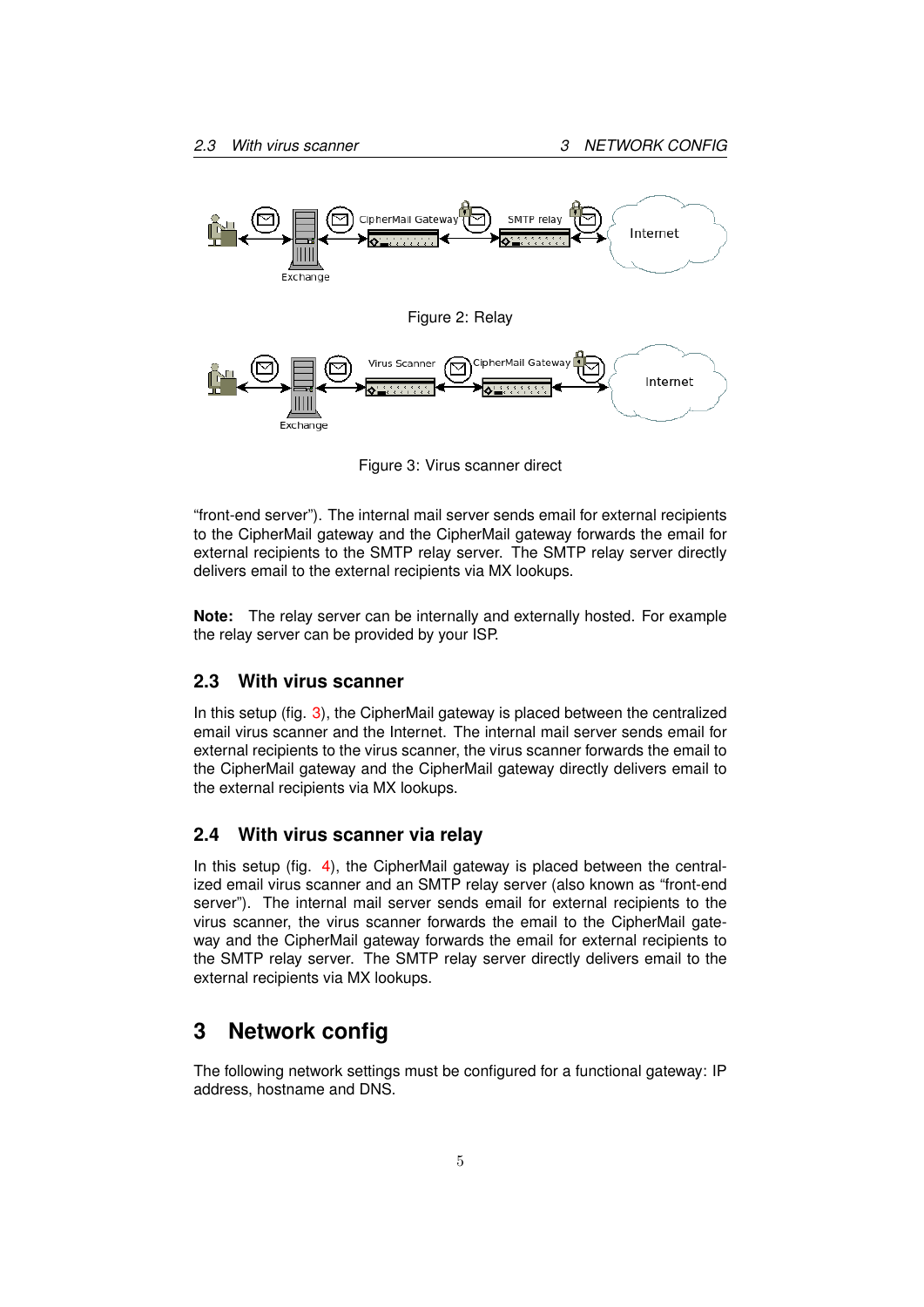

<span id="page-6-2"></span>



The network settings can be configured from the WEB GUI. The network info page can be opened by clicking Admin  $\rightarrow$  network. The "Network info" page will be opened which provides all the relevant network information like DNS servers, network interfaces etc. (see figure [5\)](#page-7-0).

**Note:** Since most network settings should be configured from the WEB GUI, the WEB GUI should have a valid IP before the WEB GUI can be accessed. The IP address can be configured with the console system application by logging into the console. See the "Virtual Appliance Guide" for more information.

### <span id="page-6-0"></span>**3.1 IP address**

The available network interfaces can be configured by clicking "interfaces". This opens the interfaces page (see figure  $6$ ). A network interface can be configured by clicking the "gear" icon of the interface. The network interface can be configured for a dynamic IP address (DHCP) or for a static IP address (see figure [7](#page-8-2)

#### Action

Set the IP address of the gateway appliance.

### <span id="page-6-1"></span>**3.2 Hostname**

With the hostname page, the hostname of the gateway can set (see figure [8.](#page-8-3) The hostname is used by many of the networking programs to identify the machine.

**Note:** It's advised to use a fully qualified hostname.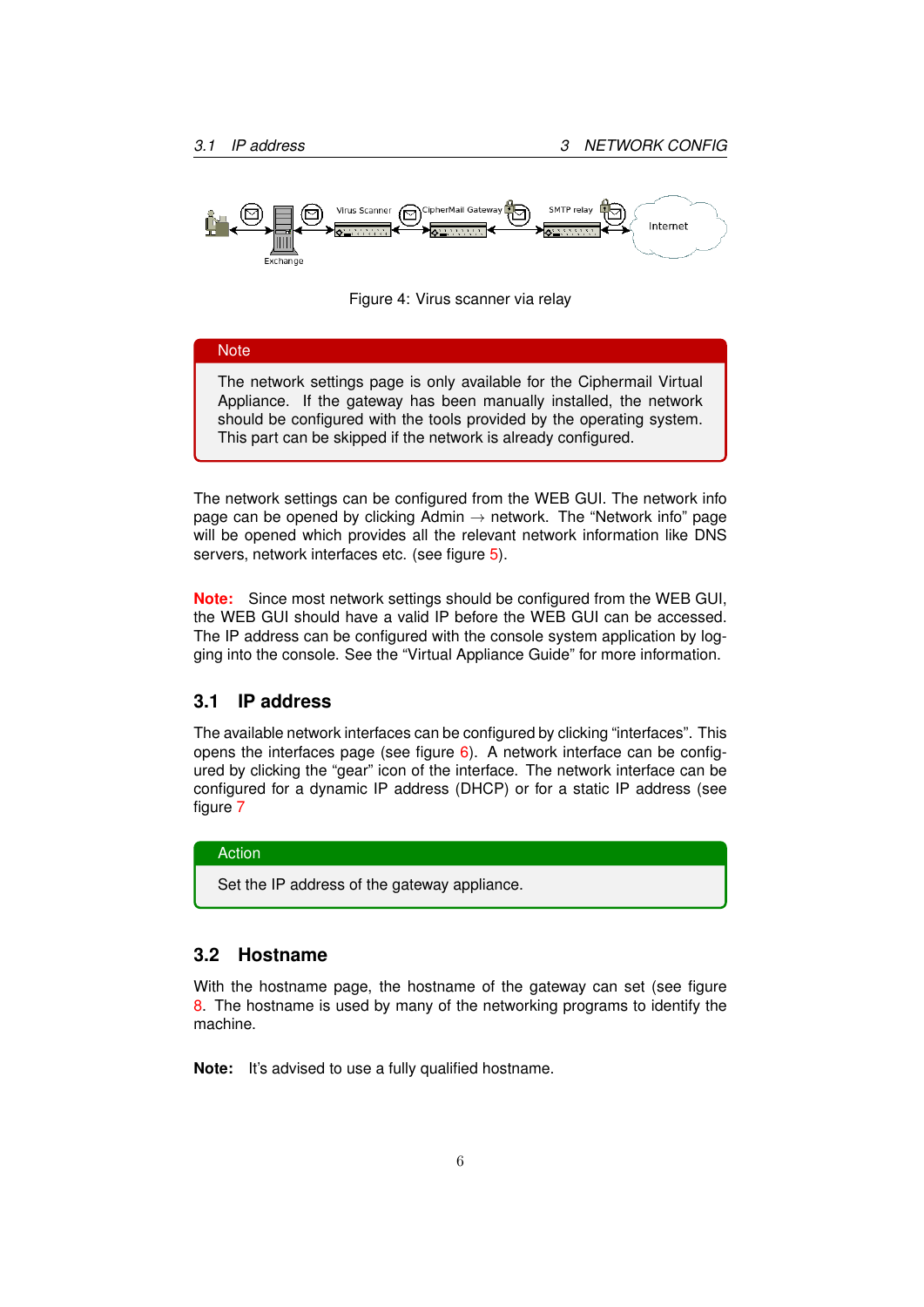| <b>Certificates</b>                              | <b>Roots</b>                       | <b>CRLs</b> | <b>CA</b> | <b>DLP</b> | <b>Settings</b>                                     | Queues                | Logs | <b>Admin</b> |                     |
|--------------------------------------------------|------------------------------------|-------------|-----------|------------|-----------------------------------------------------|-----------------------|------|--------------|---------------------|
| <b>Network info</b>                              |                                    |             |           |            |                                                     |                       |      |              |                     |
| info   interfaces   hostname   DNS   hosts   ntp |                                    |             |           |            |                                                     |                       |      |              |                     |
|                                                  | Network configuration information. |             |           |            |                                                     |                       |      |              |                     |
|                                                  |                                    |             |           |            |                                                     |                       |      |              |                     |
| <b>DNS</b> servers                               |                                    |             |           |            |                                                     |                       |      |              |                     |
| 192.168.1.1                                      |                                    |             |           |            |                                                     |                       |      |              |                     |
|                                                  |                                    |             |           |            |                                                     |                       |      |              |                     |
| <b>DNS domain list search</b>                    |                                    |             |           |            |                                                     |                       |      |              |                     |
| <b>Network interfaces</b>                        |                                    |             |           |            |                                                     |                       |      |              |                     |
|                                                  |                                    |             |           |            |                                                     |                       |      |              |                     |
| <b>Name</b><br>eth <sub>0</sub>                  | <b>Address</b><br>192.168.1.109    | <b>MAC</b>  |           |            | <b>Broadcast</b><br>00:15:5d:b2:2a:1d 192.168.1.255 | Mask<br>255.255.255.0 |      | Gateway      | <b>DHCP</b><br>true |
| Default gateway                                  |                                    |             |           |            |                                                     |                       |      |              |                     |
| 192.168.1.1                                      |                                    |             |           |            |                                                     |                       |      |              |                     |
| Close                                            |                                    |             |           |            |                                                     |                       |      |              |                     |

### <span id="page-7-0"></span>Figure 5: Network info

|                                                  | <b>Network interfaces</b> |                            |                   |                  |               |         |             |  |  |
|--------------------------------------------------|---------------------------|----------------------------|-------------------|------------------|---------------|---------|-------------|--|--|
| info   interfaces   hostname   DNS   hosts   ntp |                           |                            |                   |                  |               |         |             |  |  |
|                                                  |                           | Manage network interfaces. |                   |                  |               |         |             |  |  |
|                                                  | <b>Network interfaces</b> |                            |                   |                  |               |         |             |  |  |
|                                                  | <b>Name</b>               | <b>Address</b>             | <b>MAC</b>        | <b>Broadcast</b> | Mask          | Gateway | <b>DHCP</b> |  |  |
| ø                                                | eth <sub>0</sub>          | 192.168.1.109              | 00:15:5d:b2:2a:1d | 192.168.1.255    | 255.255.255.0 |         | true        |  |  |
| Close                                            |                           |                            |                   |                  |               |         |             |  |  |

### <span id="page-7-1"></span>Figure 6: Network interfaces

| Action |  |
|--------|--|
|        |  |

Set the hostname of the gateway appliance to the fully qualified hostname.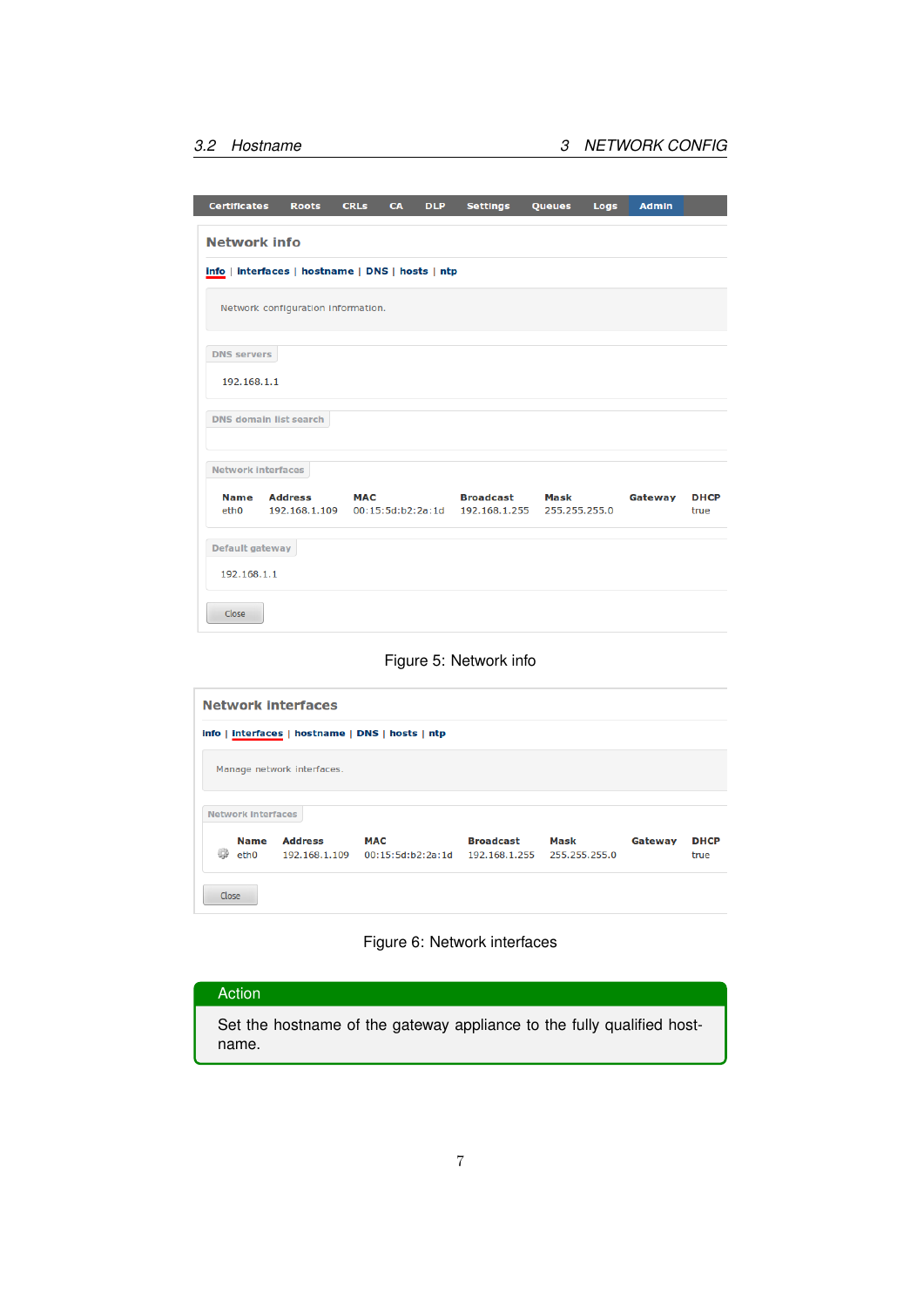| DHCP M           |                                                                                        |  |  |
|------------------|----------------------------------------------------------------------------------------|--|--|
| IP address       | 192.168.1.109                                                                          |  |  |
| <b>Netmask</b>   | 255.255.255.0                                                                          |  |  |
| <b>Broadcast</b> | 192.168.1.255                                                                          |  |  |
| Gateway          | 192.168.1.1                                                                            |  |  |
|                  | If the new network configuration is not correct, it might happen that the web GUI is a |  |  |

<span id="page-8-2"></span>Figure 7: Network interface

| Network settings: Hostname                                   |  |  |  |  |  |
|--------------------------------------------------------------|--|--|--|--|--|
| info   interfaces   hostname   DNS   hosts   ntp             |  |  |  |  |  |
| The hostname of the system. It is advised to use a fully qua |  |  |  |  |  |
| Hostname<br>djigzo                                           |  |  |  |  |  |
| Close<br>Apply                                               |  |  |  |  |  |

<span id="page-8-3"></span>Figure 8: Hostname

### <span id="page-8-0"></span>**3.3 DNS**

The gateway requires at least one DNS server. The DNS server can be configured with the DNS page (see figure [9\)](#page-9-1)

| Action                                   |
|------------------------------------------|
| Configure at least one DNS server entry. |

# <span id="page-8-1"></span>**4 Direct delivery setup**

This section explains the "Direct" setup where the CipherMail gateway is placed between the internal mail server (for example Exchange) and the Internet. (see figure [1\)](#page-4-4).

The following steps will be described:

- 1. Configure relay domains.
- 2. Configure MTA hostname.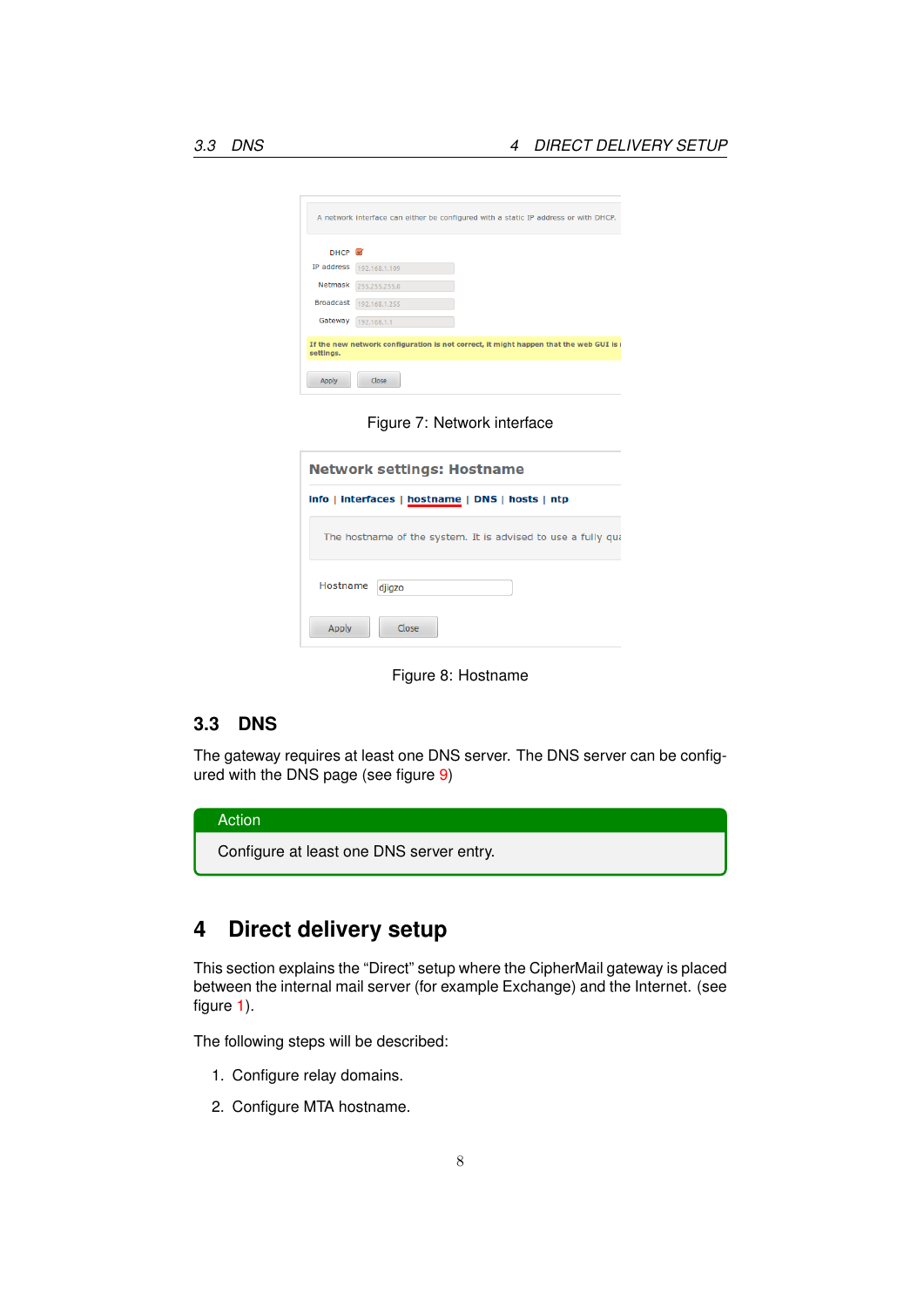|                                                            | info   interfaces   hostname   DNS   hosts   ntp                    |
|------------------------------------------------------------|---------------------------------------------------------------------|
|                                                            | On this page, the static DNS configuration can be set*. The DN!     |
| DNS <sub>1</sub>                                           |                                                                     |
| DNS <sub>2</sub>                                           |                                                                     |
| DNS <sub>3</sub>                                           |                                                                     |
| Domain search<br>domain suffix search<br>(space separated) |                                                                     |
|                                                            | * The configured DNS servers on this page have a higher priority tl |

<span id="page-9-1"></span>Figure 9: DNS

- 3. Configure CipherMail to deliver email for the relay domains to the internal mail server.
- 4. Configure CipherMail to directly deliver email for external recipients.
- 5. Enable "Reject unverified recipient".
- 6. Allow internal mail server to relay to external recipients.
- 7. Apply new MTA settings.
- 8. Add internal domains.
- 9. Configure the internal mail server to relay email for external recipients via the CipherMail gateway.
- 10. Test outgoing email.
- 11. Test incoming email.
- 12. Configure firewall (or MX records) to deliver incoming email to CipherMail gateway.
- 13. Final test.

### <span id="page-9-0"></span>**4.1 Configure relay domains**

The relay domains are the domains of the gateway for which the internal mail server handles email. The relay domains should match all the domains of the internal mail server. The relay domains can be configured on the MTA settings page (see figure [10\)](#page-11-0).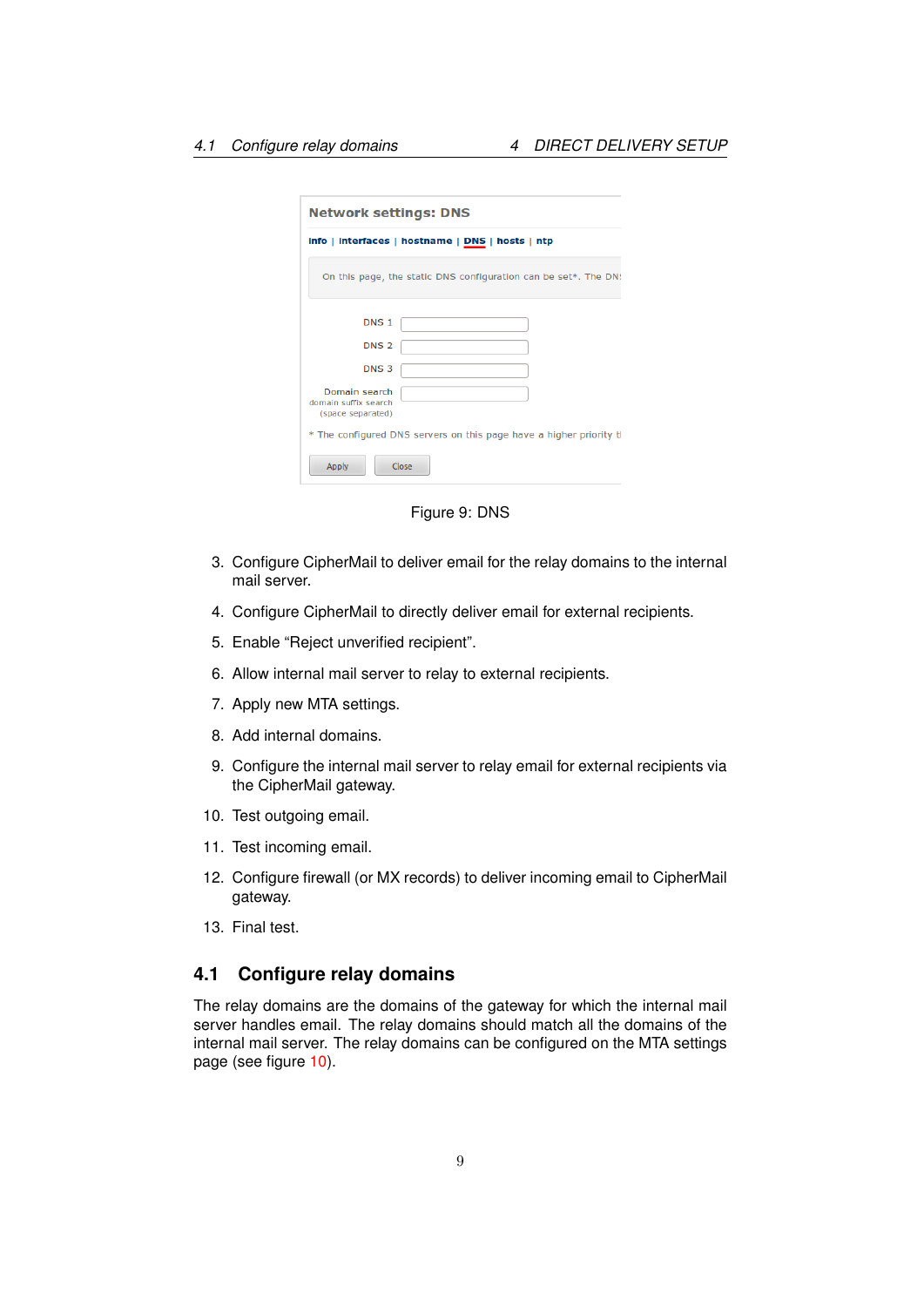### Action

.

For each domain, fill-in the "Add domain" field and press the "Add" button

### <span id="page-10-0"></span>**4.2 Configure MTA hostname**

The MTA hostname can be configured by setting the "My hostname" field (see figure [10\)](#page-11-0). It is advised that the MTA hostname be set to the fully qualified domain name of the external IP address and that the reverse lookup of the external IP address (i.e., PTR record) is equal to the MTA hostname. If for whatever reason the MTA hostname cannot be set to the fully qualified domain name of the external IP address, or the reverse lookup does not match the MTA hostname, the "SMTP helo name" should be manually set to the reverse lookup of the external IP address (see appendix [A](#page-33-0) for more information about HELO/EHLO name).

**Note:** The MTA hostame should be different from the name of the virus scanner and the external relay server. If the MTA (Postfix) detects that the hostname of the server it connects to is the same as it's own hostname, the email will be bounced and a the following message will appear in the MTA log:

status=bounced (mail for [x.x.x.x] loops back to myself).

This check was added to prevent mail loops.

### Action

Set hostname to fully qualified domain name.

### <span id="page-10-1"></span>**4.3 Configure internal relay host**

After email has been handled by the gateway, email sent to any of the relay domains should be forwarded to the internal mail server.

### Action

Set "Internal relay host" to the hostname or IP address of the internal server. For most setups, port should be set to 25 and "mx" should not be selected.

### <span id="page-10-2"></span>**4.4 Configure external relay host**

With the "Direct delivery setup", email sent to external recipients will be delivered directly to the mail servers of the recipients using MX records. By leaving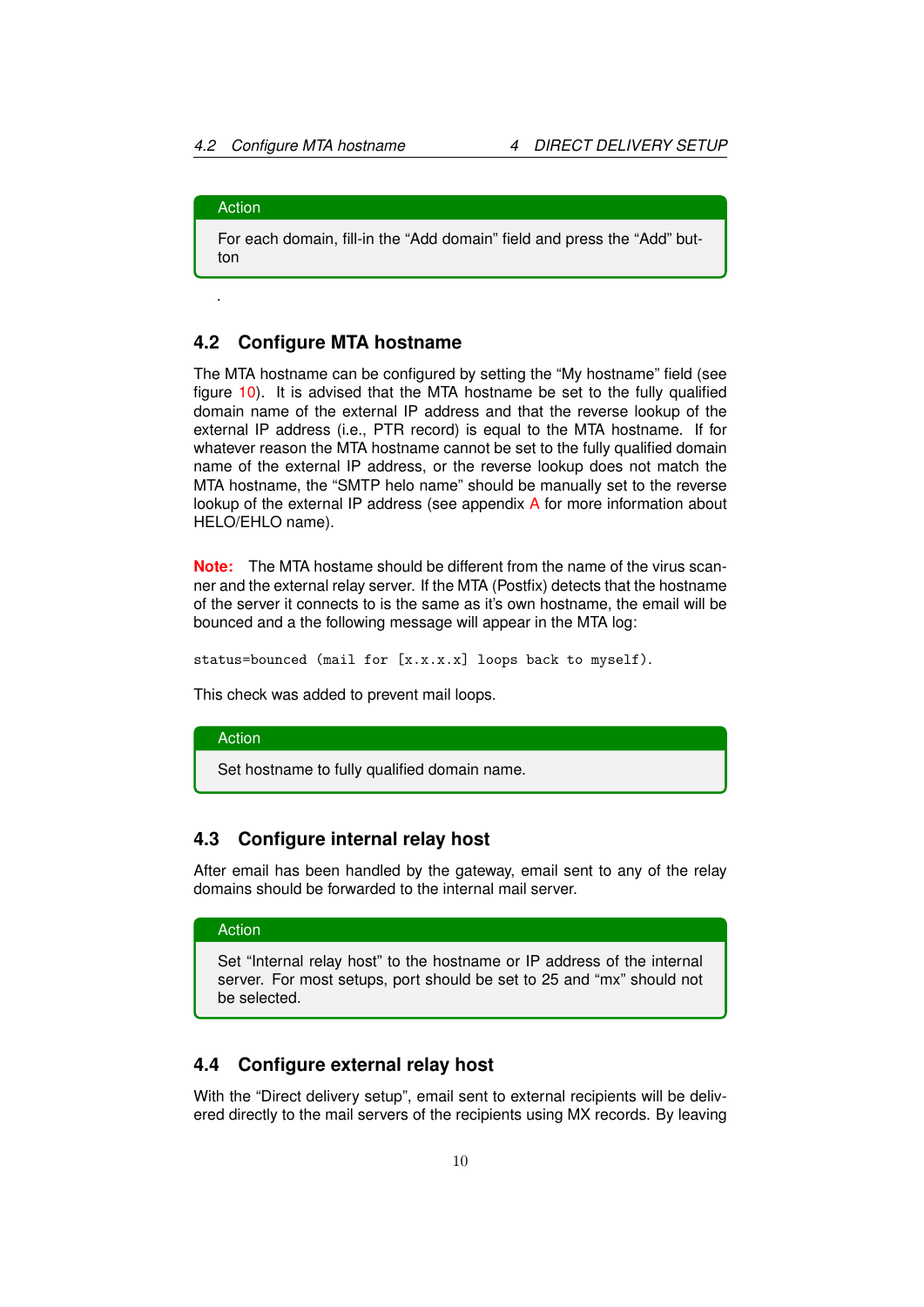| <b>MTA config file</b>                                                                                                                                                                    |                  |     |                   |
|-------------------------------------------------------------------------------------------------------------------------------------------------------------------------------------------|------------------|-----|-------------------|
| <b>Relay domains</b>                                                                                                                                                                      |                  |     |                   |
| Relay domains<br>destination domains this system<br>will relay mail to (and subdomains<br>if Match Subdomains is selected)                                                                |                  |     |                   |
| Add domain<br>add a new relay domain                                                                                                                                                      | Remove           | Add |                   |
| My networks                                                                                                                                                                               |                  |     |                   |
| My networks<br>the list of "trusted" SMTP clients<br>that have more privileges than<br>"strangers". In particular, "trusted"<br>SMTP clients are allowed to relay<br>mail through the MTA | Remove           |     |                   |
| Add network<br>add a new network                                                                                                                                                          |                  | Add |                   |
| <b>Other</b>                                                                                                                                                                              |                  |     |                   |
| My Hostname<br>the internet hostname of this mail<br>system                                                                                                                               | host.example.com |     |                   |
| External relay host<br>the default mail next-hop<br>destination for remote delivery.<br>Leave empty for direct delivery<br>using mx-records                                               |                  |     | $mx \Box$ port 25 |
| Internal relay host<br>the next-hop destination of mail to<br>one of the relay domains (this will<br>typically be the internal company<br>email server)                                   |                  |     | $mx \Box$ port 25 |
| <b>Match Subdomains</b><br>select if subdomains of Relay<br>domains should automatically<br>match                                                                                         |                  |     |                   |
| $\Box$ show advanced settings                                                                                                                                                             |                  |     |                   |

<span id="page-11-0"></span>Figure 10: MTA config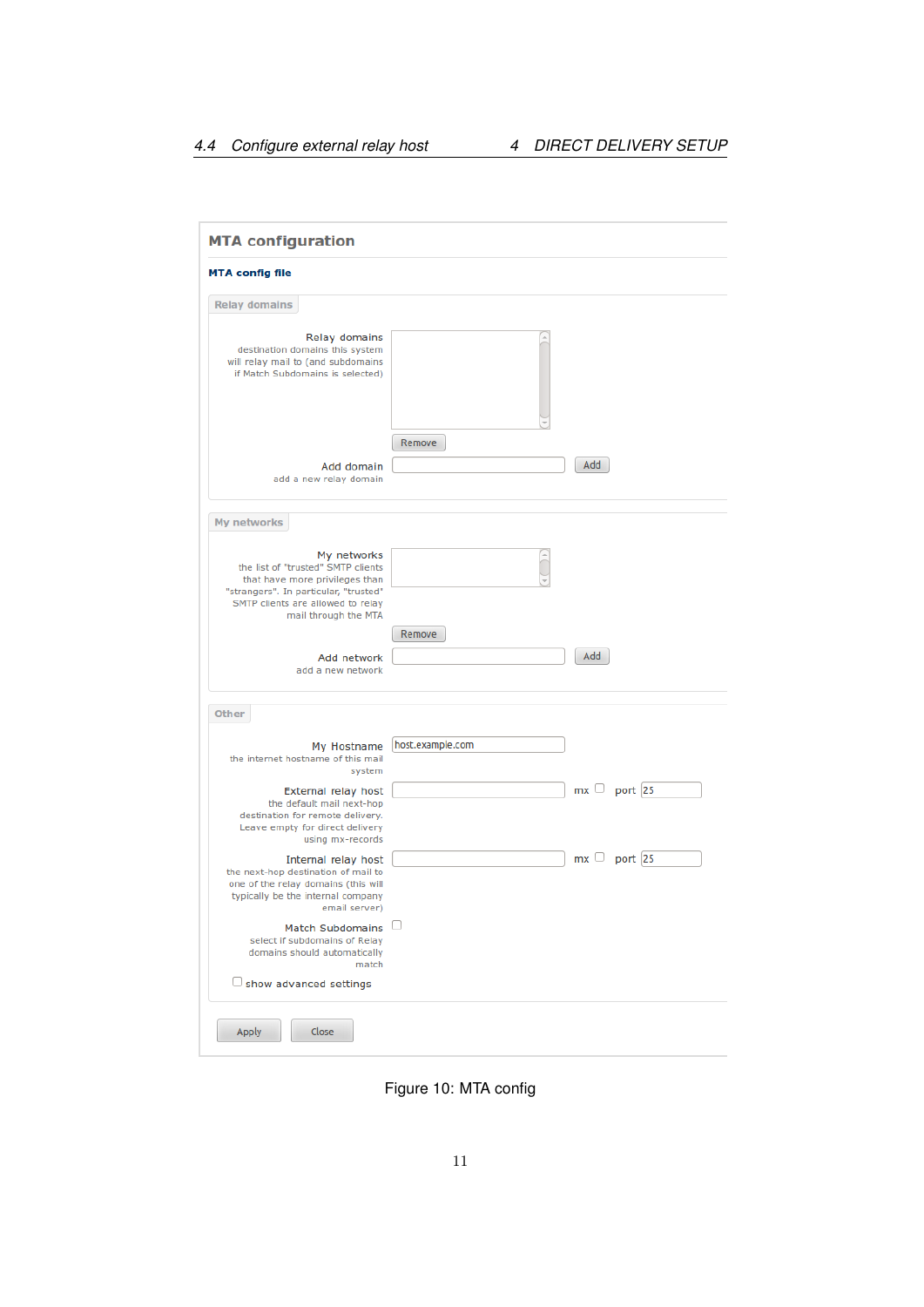| Show advanced settings<br>Before filter message size<br>limit<br>the maximal size in bytes of a<br>message, including envelope<br>information accepted by the SMTP<br>daemon                                                  | 10240000           |
|-------------------------------------------------------------------------------------------------------------------------------------------------------------------------------------------------------------------------------|--------------------|
| After filter message size limit<br>the maximal size in bytes of a<br>message, including envelope<br>information after<br>encryption/decryption. This limit<br>must not be smaller than 'Before<br>filter message size limit'. | 512000000          |
| Mailbox size limit<br>the maximal size in bytes of any<br>individual mailbox. This limit must<br>not be smaller than 'After filter<br>message size limit'.                                                                    | 512000000          |
| SMTP helo name<br>the hostname to use for the SMTP<br>EHLO or HELO command. If empty<br>"My hostname" is used as helo<br>name.                                                                                                |                    |
| Reject unverified recipient<br>reject the request when mail to<br>the RCPT TO address is known to<br>bounce.                                                                                                                  | reject code<br>450 |

Figure 11: MTA advanced config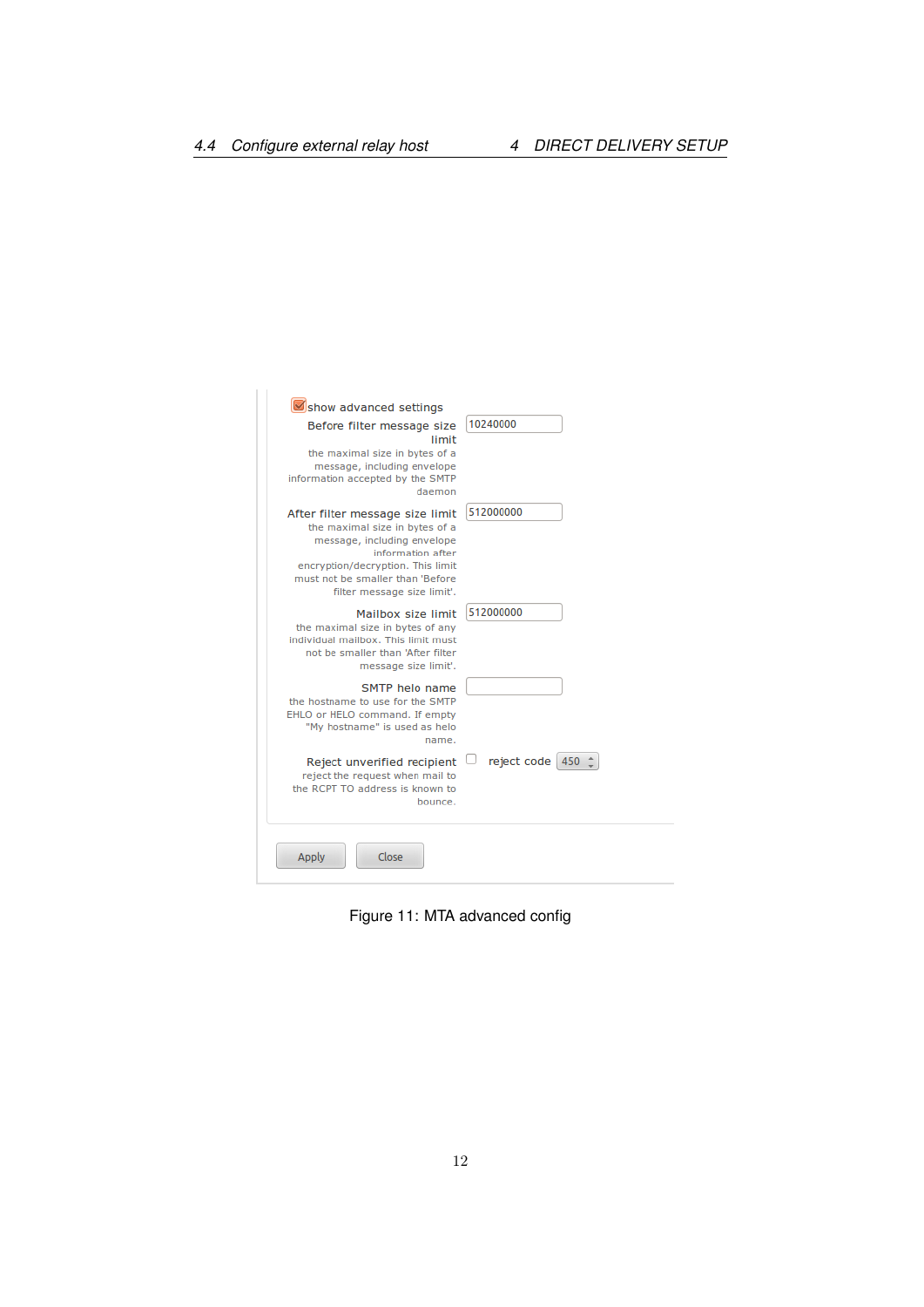"External relay host" empty, CipherMail will deliver email to external recipients using MX records.

Action

Set "External relay host" to an empty (i.e., blank) value.

### <span id="page-13-0"></span>**4.5 Enable "Reject unverified recipient"**

A mail server should know which recipients are valid recipients for a relay domain before accepting the message (i.e., the mail server should know whether there is a valid inbox for the recipient). If an email is accepted for relay but the next server (i.e., the internal mail server) does not accept the message because the recipient is not valid, the email should be bounced by the receiving server. Bouncing an email after accepting the message is called "backscatter". Systems that generate email backscatter can end up being listed on a mail blacklist (RBL).

By enabling "Reject unverified recipient" the gateway 'learns" which recipient addresses are valid or not by querying the server it relays to. When an email is received for an unknown recipient, the server "asks" the server it relays to whether the recipient is a valid recipient or not. The message is only accepted when the next email server reports that the recipient is a valid. The result of this verification process is cached.

The "reject code" is the SMTP result code used when the email is not accepted. This should initially be set to "450" (which tells the connecting SMTP server that the message is not accepted because of a temporary error). It should be changed to "550" (permanent error) when the verification procedure works correctly. See the Postfix documentation for more information on address verification<sup>1</sup>.

#### Action

Select "Reject unverified recipient"

### <span id="page-13-1"></span>**4.6 Configure "My Networks"**

To encrypt outgoing email, the internal mail server should send all outgoing email via the CipherMail gateway. The internal mail server should therefore be allowed to send email to all external recipient via the CipherMail gateway.

#### Action

Add the IP address of the internal mail server to "My Networks".

<sup>1</sup>See [http://www.postfix.org/ADDRESS\\_VERIFICATION\\_README.html](http://www.postfix.org/ADDRESS_VERIFICATION_README.html)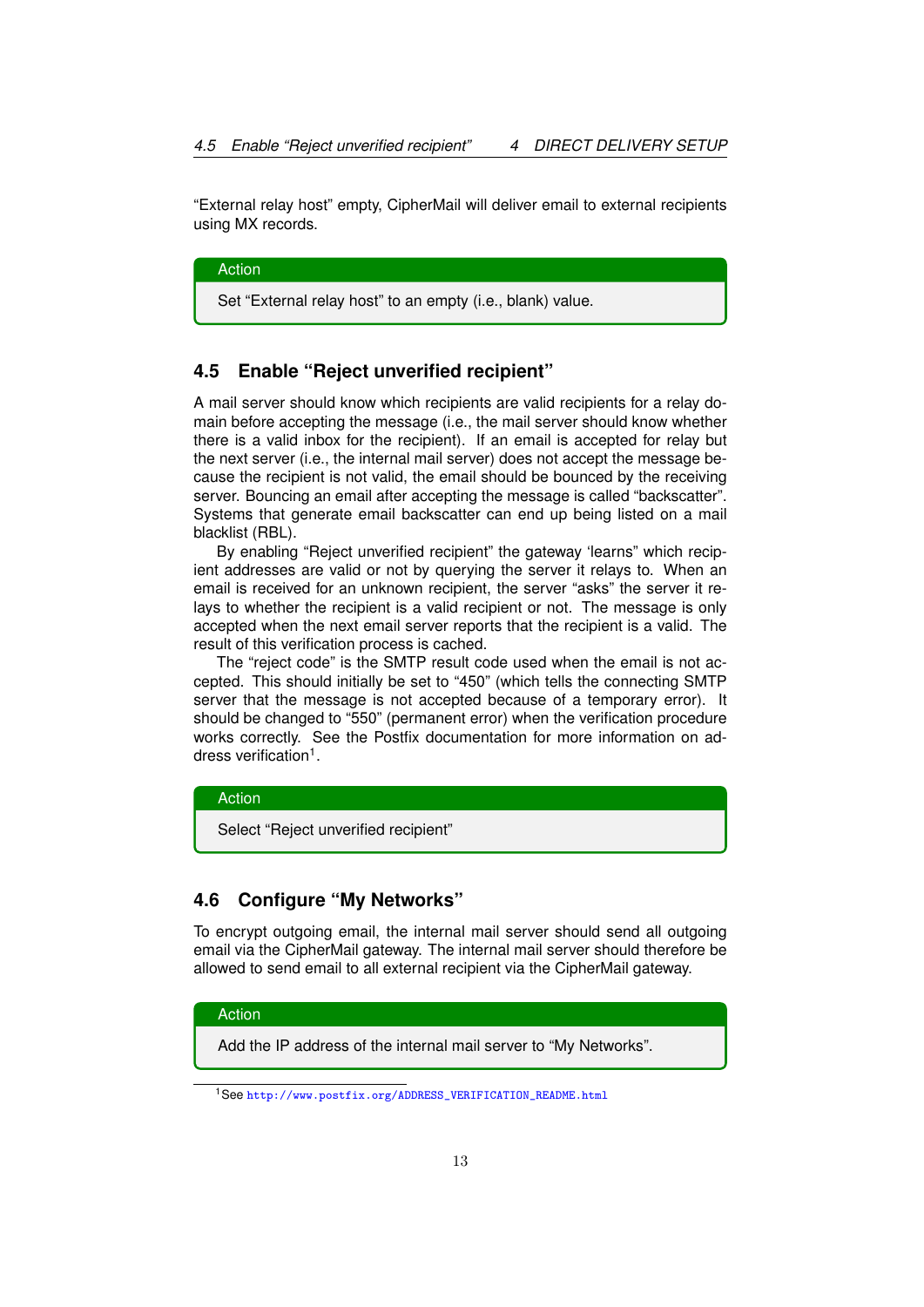| Edit domain: example.com        |                                                                       |                    |
|---------------------------------|-----------------------------------------------------------------------|--------------------|
|                                 | S/MIME T PGP T   portal   templates   DLP   sms   PDF   cert req   we |                    |
| General<br>Comment              | GB                                                                    | inherit            |
| Locality<br><b>Encrypt Mode</b> | Internal<br>÷<br>A.<br>Allow<br>$\overline{\phantom{a}}$              | inherit<br>inherit |

<span id="page-14-3"></span>Figure 12: Locality

### <span id="page-14-0"></span>**4.7 Apply new MTA settings**

Now all the required MTA configuration changes are done, the new MTA settings should be applied.

### Action

Click "Apply" on the MTA config page to apply the new MTA settings.

### <span id="page-14-1"></span>**4.8 Add internal domains**

The CipherMail gateway needs to encrypt email for external recipients and decrypt email for internal recipients. The gateway therefore has to know which recipients are internal and which recipients are external. The user property "Locality" determines whether a recipient is internal or external. In most setups, all domains from the "relay domains" should be internal because the gateway is configured to handle incoming email for this domains.

### Action

For every domain configured as a "relay domain" take the following steps:

- 1. Add a new domain ("Domains"  $\rightarrow$  "add domain")
- 2. For "Locality", deselect "inherit" and set "Locality" to "Internal" (see figure [12\)](#page-14-3)
- 3. Apply settings

### <span id="page-14-2"></span>**4.9 Configure internal mail server**

To allow the CipherMail gateway to encrypt outgoing email, all outgoing email should be handled by the CipherMail gateway. The internal mail server should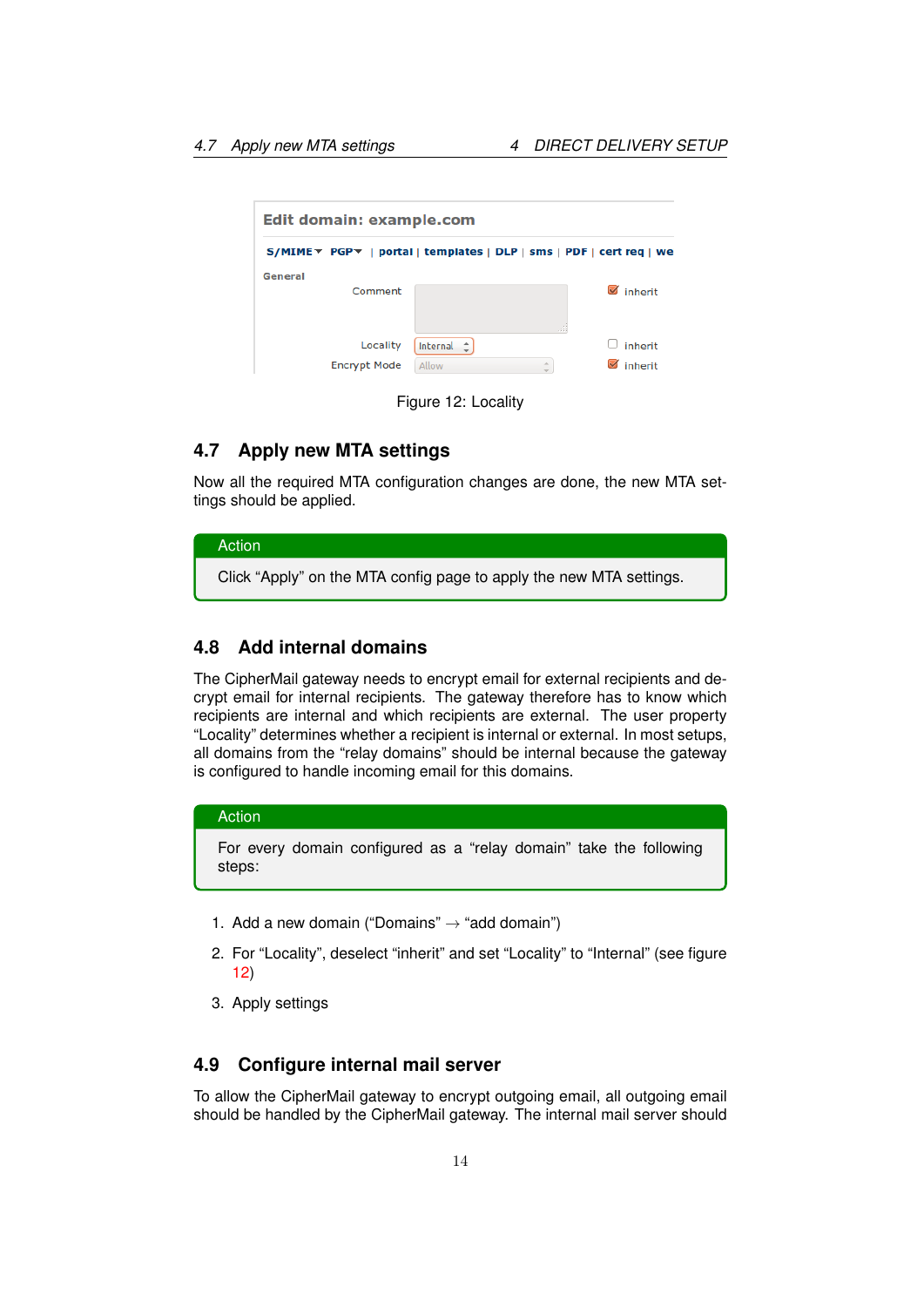therefore be configured to relay via the CipherMail gateway.

Because every mail server is configured differently, we refer you to the documentation of the internal mail server on how to configure the mail server to relay via an external server. For a brief overview on how to configure Exchange 2010, see appendix [B.](#page-33-1)

#### Action

Configure the internal mail server to relay email via the CipherMail gateway.

### <span id="page-15-0"></span>**4.10 Test outgoing email**

To test whether the CipherMail gateway can send email to external recipients, use the built-in "Send email" tool (Admin  $\rightarrow$  other  $\rightarrow$  send email). This test tool will directly send an email from the CipherMail gateway to the external recipients.

#### Action

Send a test email to an external recipient using the "Send email" tool.

To test whether the internal mail server can send email to external recipients via the CipherMail gateway, send an email from a mail client connected to the internal mail server and check the MTA logs of CipherMail to see whether the email is actually relayed via the CipherMail gateway.

#### Action

Send a test email to an external recipient with a mail client and check the MTA logs of CipherMail whether it was relayed via CipherMail.

### <span id="page-15-1"></span>**4.11 Test incoming email**

It should be tested whether the CipherMail gateway can deliver email to the internal mail server. To test this, email should be sent to a valid recipient. The best way to test this is by sending an email with an email client configured to connect to the CipherMail gateway on the SMTP port (25). Alternatively, telnet can be used to "simulate" and email client by directly connecting to port 25 of the CipherMail gateway (see appendix [C\)](#page-34-0) for more information on how to send an email using telnet.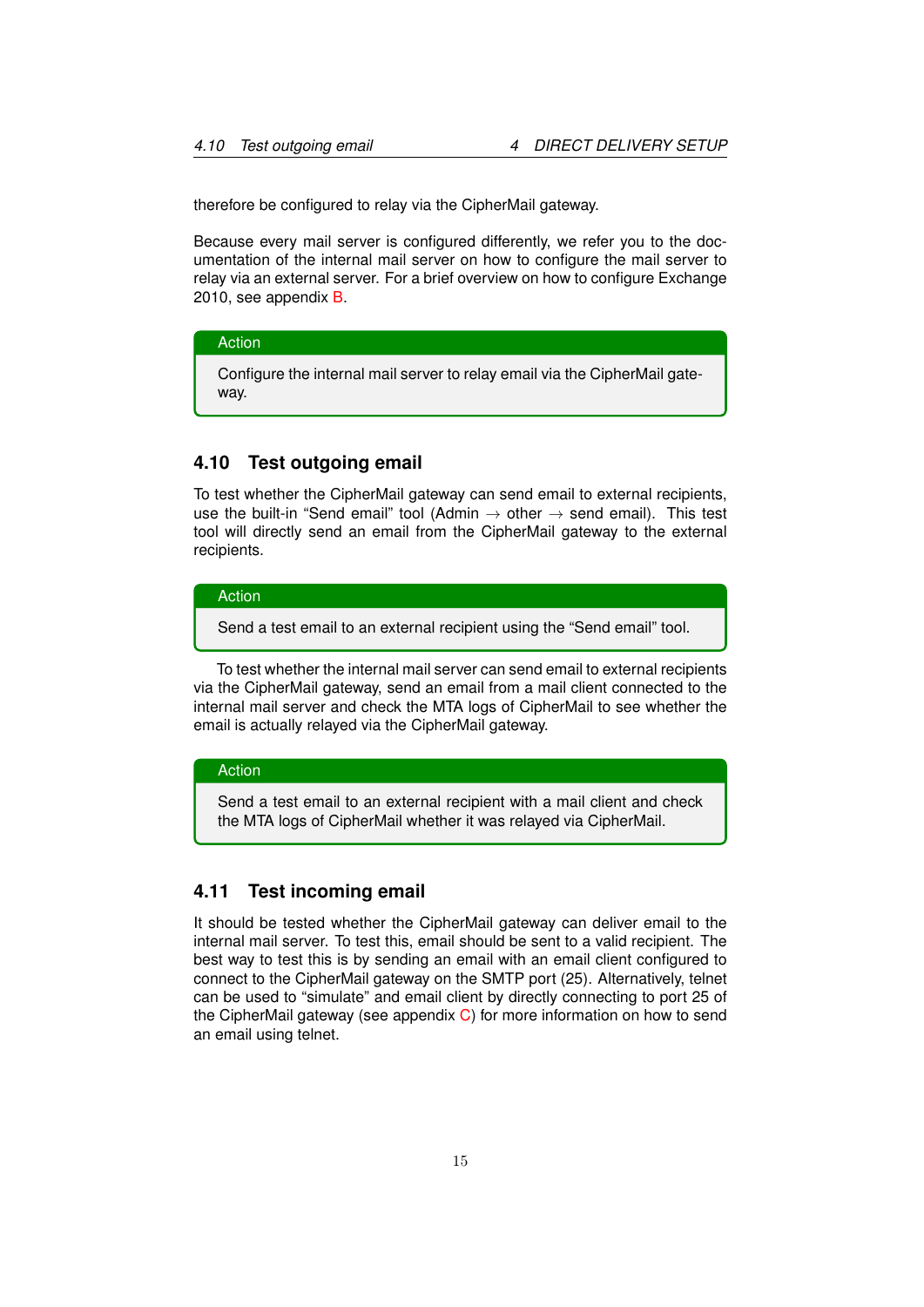### Action

Send a test email to a valid internal recipient with a mail client directly connected to the CipherMail gateway or using telnet and check whether it was delivered.

### <span id="page-16-0"></span>**4.12 Configure firewall (or MX records)**

The complete mail flow has been configured. However mail sent by external senders is still delivered to the internal mail server and not to the CipherMail gateway. The best way to make sure that incoming email is delivered to the CipherMail gateway and not to the internal mail server is by changing NAT rules on the firewall (i.e., tell the firewall to translate the external IP address to the internal IP address of the CipherMail gateway on port 25). Alternatively if the firewall does not support this, the external DNS MX records can be modified to point to the CipherMail gateway.

**Note:** Changing DNS records might take some time before all DNS servers are updated. It's therefore advised to first try to use a firewall rule to redirect mail to the CipherMail gateway.

#### Action

Set a firewall rule to redirect incoming external mail to the CipherMail gateway.

### <span id="page-16-1"></span>**4.13 Final test**

Now the complete mail flow has been setup, incoming and outgoing mail should be tested.

### Action

Test outgoing email by sending a message from an internal mail client to an external recipient.

#### Action

Test incoming email by sending a message from an external email account to an internal recipient.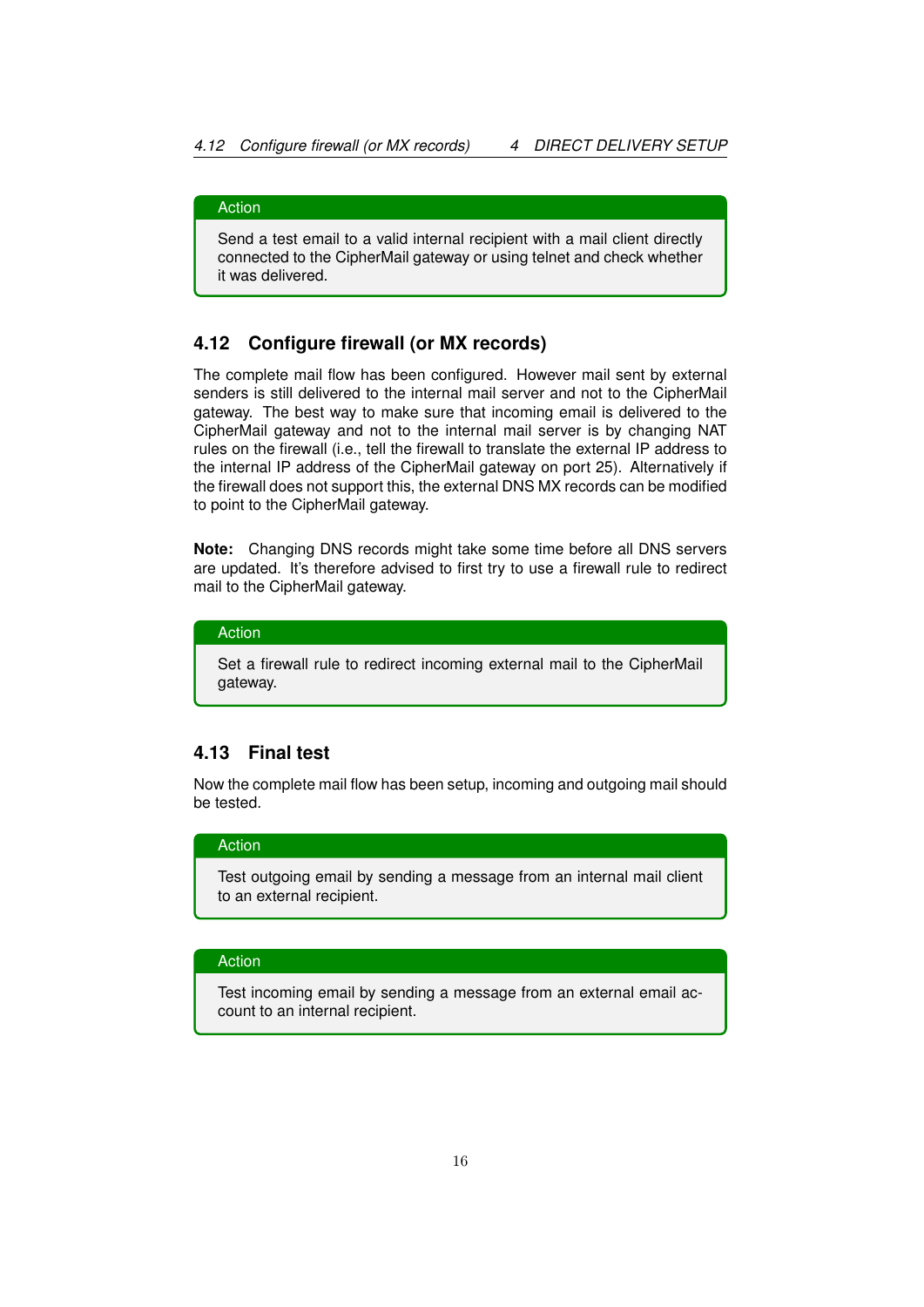# <span id="page-17-0"></span>**5 Via relay setup**

In this setup (figure [2\)](#page-5-3), the CipherMail gateway is placed between the internal mail server (for example Exchange) and an SMTP relay server (also known as "front-end server"). The internal mail server sends email for external recipients to the CipherMail gateway and the CipherMail gateway forwards the email for external recipients to the SMTP relay server.

The following steps will be described:

- 1. Configure relay domains.
- 2. Configure MTA hostname.
- 3. Configure CipherMail to deliver email for the relay domains to the internal mail server.
- 4. Configure CipherMail to deliver email for external recipients to the relay server.
- 5. Enable "Reject unverified recipient".
- 6. Allow internal mail server to relay to external recipients.
- 7. Apply new MTA settings.
- 8. Add internal domains.
- 9. Configure the internal mail server to relay email for external recipients via the CipherMail gateway.
- 10. Test incoming email.
- 11. Configure the relay mail server to deliver email for internal recipients to the CipherMail gateway.
- 12. Final test.

### <span id="page-17-1"></span>**5.1 Configure relay domains**

The relay domains are the domains of the gateway for which the internal mail server handles email. The relay domains should match all the domains of the internal mail server. To relay domains can be configured on the MTA settings page (see figure [10\)](#page-11-0).

#### Action

.

For each domain, fill-in the "Add domain" field and press the "Add" button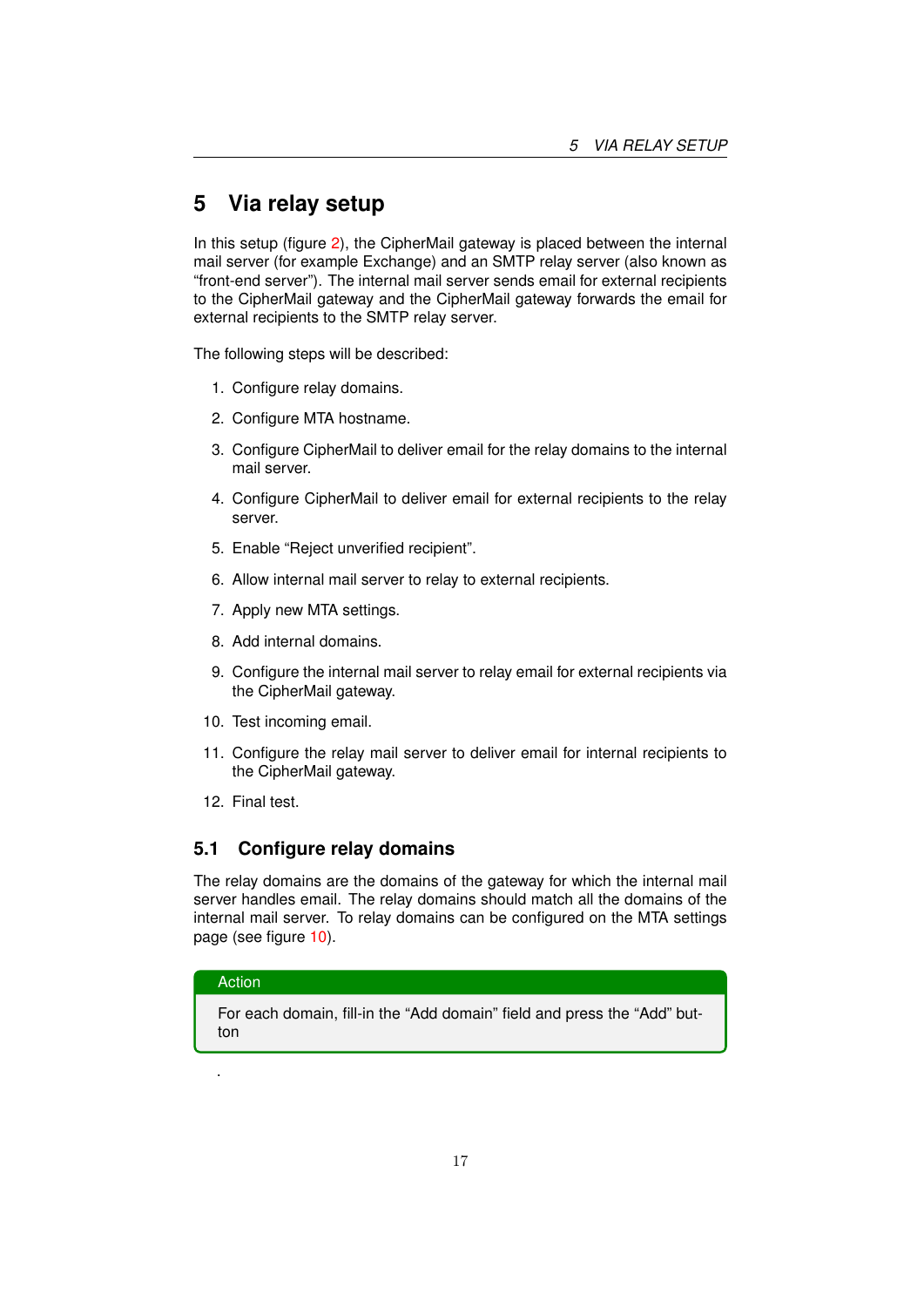### <span id="page-18-0"></span>**5.2 Configure MTA hostname**

The MTA hostname can be configured by setting the "My hostname" field (see figure [10\)](#page-11-0).

**Note:** The MTA hostame should be different from the name of the virus scanner and the external relay server. If the MTA (Postfix) detects that the hostname of the server it connects to is the same as it's own hostname, the email will be bounced and a the following message will appear in the MTA log:

status=bounced (mail for [x.x.x.x] loops back to myself).

This check was added to prevent mail loops.

Action

Set hostname.

### <span id="page-18-1"></span>**5.3 Configure internal relay host**

After email has been handled by the gateway, email sent to any of the relay domains should be forwarded to the internal mail server.

#### Action

Set "Internal relay host" to the hostname or IP address of the internal server. For most setups, port should be set to 25 and "mx" should not be selected.

### <span id="page-18-2"></span>**5.4 Configure external relay host**

With the "Via relay setup", email sent to external recipients will be relayed via the relay server. The CipherMail gateway therefore has to be configured to relay email for external recipient via the relay server.

### Action

Set "External relay host" to the hostname or IP address of the relay server. For most setups, port should be set to 25 and "mx" should not be selected.

**Note:** If the relay server requires username/password authentication, add the credentials for the relay to the SASL settings (see MTA  $\rightarrow$  sasI).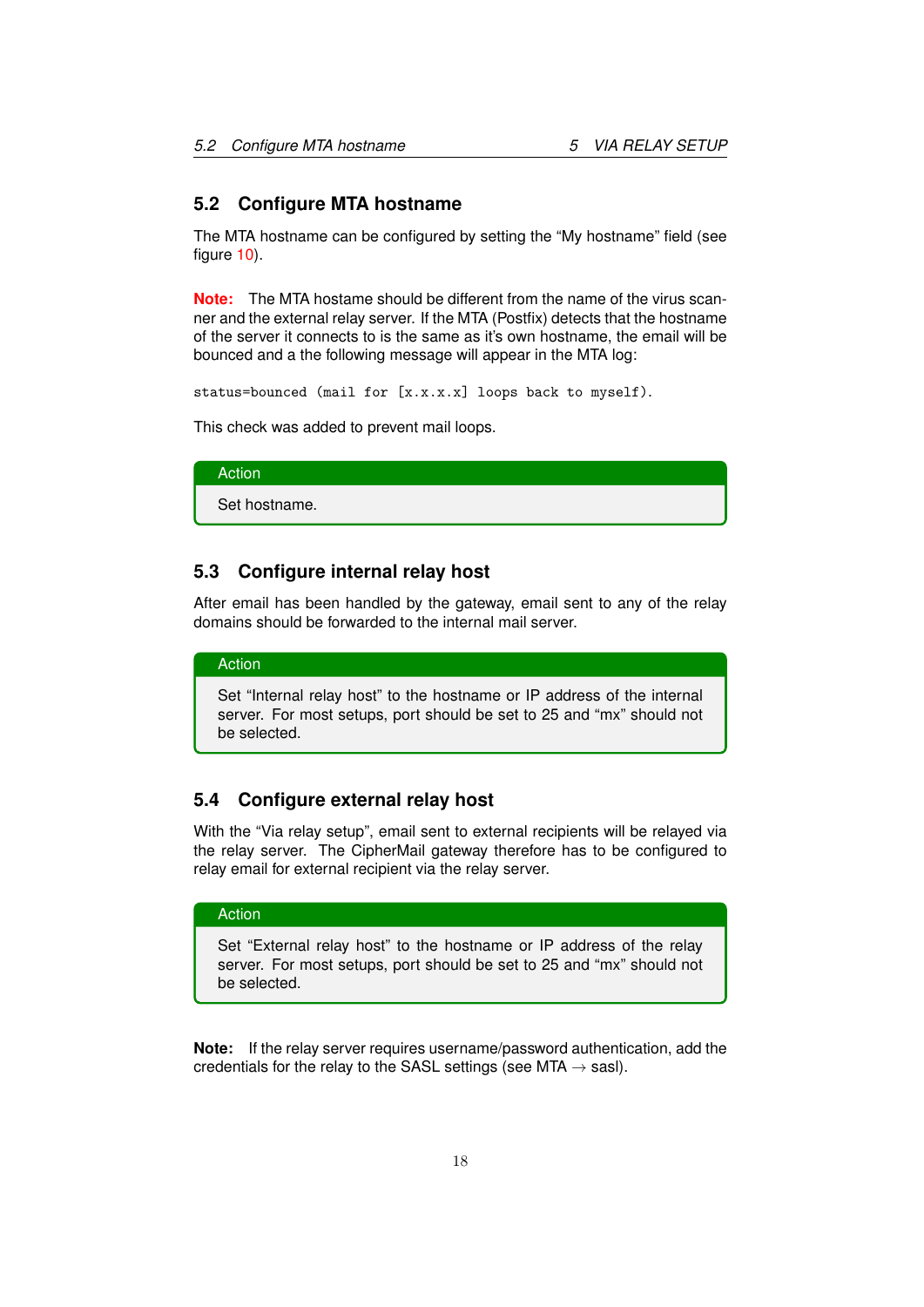### <span id="page-19-0"></span>**5.5 Enable "Reject unverified recipient"**

A mail server should know which recipients are valid recipients for a relay domain before accepting the message (i.e., the mail server should know whether there is a valid inbox for the recipient). If an email is accepted for relay but the next server (i.e., the internal mail server) does not accept the message because the recipient is not valid, the email should be bounced by the receiving server. Bouncing an email after accepting the message is called "backscatter". Systems that generate email backscatter can end up being listed on a mail blacklist (RBL).

By enabling "Reject unverified recipient" the gateway 'learns" which recipient addresses are valid or not by querying the server it relays to. When an email is received for an unknown recipient, the server "asks" the server it relays to whether the recipient is a valid recipient or not. The message is only accepted when the next email server reports that the recipient is a valid. The result of this verification process is cached.

The "reject code" is the SMTP result code used when the email is not accepted. This should initially be set to "450" (which tells the connecting SMTP server that the message is not accepted because of a temporary error). It should be changed to "550" (permanent error) when the verification procedure works correctly. See the Postfix documentation for more information on address verification<sup>2</sup>.

**Note:** If the relay server already knows which recipients are valid recipients or not, for example using LDAP, there is not need to enable "Reject unverified recipient".

#### Action

Select "Reject unverified recipient"

### <span id="page-19-1"></span>**5.6 Configure "My Networks"**

To encrypt outgoing email, the internal mail server should send all outgoing email via the CipherMail gateway. The internal mail server should therefore be allowed to send email to all external recipient via the CipherMail gateway.

#### Action

Add the IP address of the internal mail server to "My Networks".

### <span id="page-19-2"></span>**5.7 Apply new MTA settings**

Now all the required MTA configuration changes are done, the new MTA settings should be applied.

<sup>2</sup>See [http://www.postfix.org/ADDRESS\\_VERIFICATION\\_README.html](http://www.postfix.org/ADDRESS_VERIFICATION_README.html)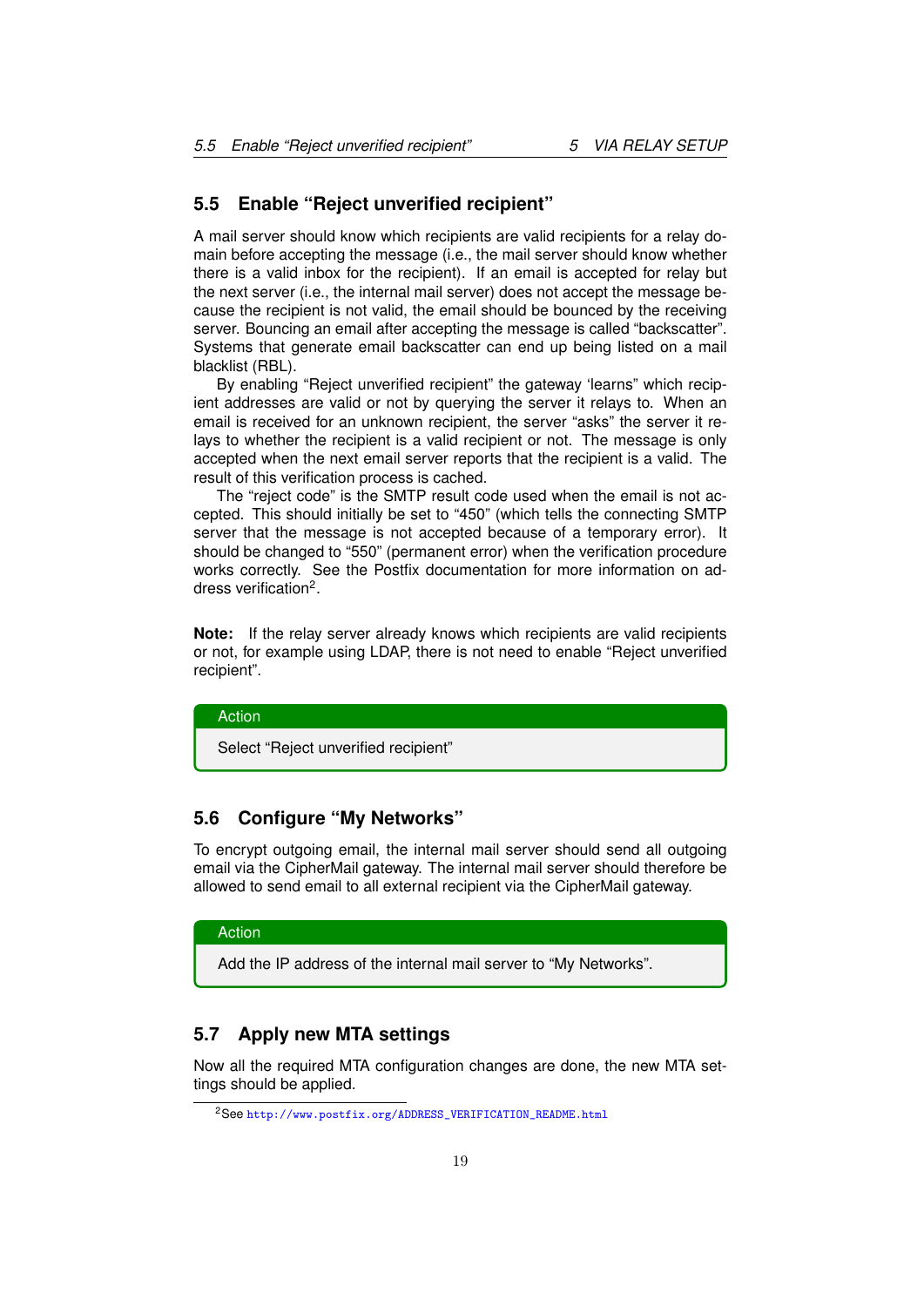#### Action

Click "Apply" on the MTA config page to apply the new MTA settings.

### <span id="page-20-0"></span>**5.8 Add internal domains**

The CipherMail gateway needs to encrypt email for external recipients and decrypt email for internal recipients. The gateway therefore has to know which recipients are internal and which recipients are external. The user property "Locality" determines whether a recipient is internal or external. In most setups, all domains from the "relay domains" should be internal because the gateway is configured to handle incoming email for this domains.

#### Action

For every domain configured as a "relay domain" take the following steps:

- 1. Add a new domain ("Domains"  $\rightarrow$  "add domain")
- 2. For "Locality", deselect "inherit" and set "Locality" to "Internal" (see figure [12\)](#page-14-3)
- 3. Apply settings

#### <span id="page-20-1"></span>**5.9 Configure internal mail server**

To allow the CipherMail gateway to encrypt outgoing email, all outgoing email should be handled by the CipherMail gateway. The internal mail server should therefore be configured to relay via the CipherMail gateway.

Because every mail server is configured differently, we refer you to the documentation of the internal mail server on how to configure the mail server to relay via an external server. For a brief overview on how to configure Exchange 2010, see appendix [B.](#page-33-1)

#### Action

Configure the internal mail server to relay email via the CipherMail gateway.

#### <span id="page-20-2"></span>**5.10 Test incoming email**

It should be tested whether the CipherMail gateway can deliver email to the internal mail server. To test this, email should be sent to a valid recipient. The best way to test this is by sending an email with an email client configured to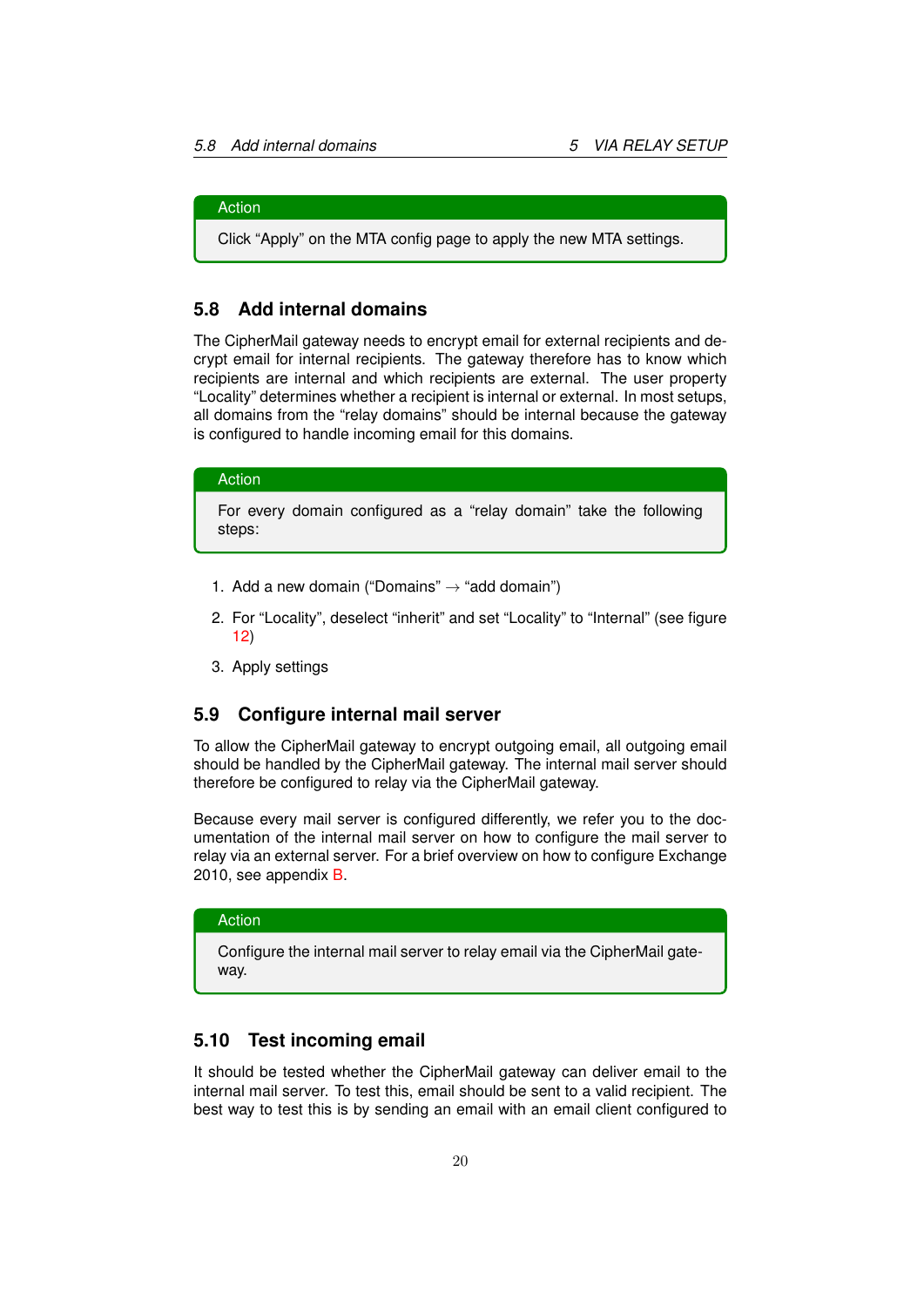connect to the CipherMail gateway on the SMTP port (25). Alternatively, telnet can be used to "simulate" and email client by directly connecting to port 25 of the CipherMail gateway (see appendix [C\)](#page-34-0) for more information on how to send an email using telnet.

#### Action

Send a test email to a valid internal recipient with a mail client directly connected to the CipherMail gateway or using telnet and check whether it was delivered.

### <span id="page-21-0"></span>**5.11 Configure the relay server**

The relay server should be configured to relay all incoming email for the relay domains to the CipherMail gateway. Because every mail server is configured differently, we refer you to the documentation of the relay server server on how to configure the relay server.

### Action

Configure the relay server to relay incoming email for the relay domains via the CipherMail gateway.

### <span id="page-21-1"></span>**5.12 Final test**

Now the complete mail flow has been setup, incoming and outgoing mail should be tested.

### Action

Test outgoing email by sending a message from an internal mail client to an external recipient.

### Action

Test incoming email by sending a message from an external email account to an internal recipient.

# <span id="page-21-2"></span>**6 With virus scanner setup**

In this setup (figure [3\)](#page-5-4), the CipherMail gateway is placed between the centralized email virus scanner and the Internet. The internal mail server sends email for external recipients to the virus scanner, the virus scanner forwards the email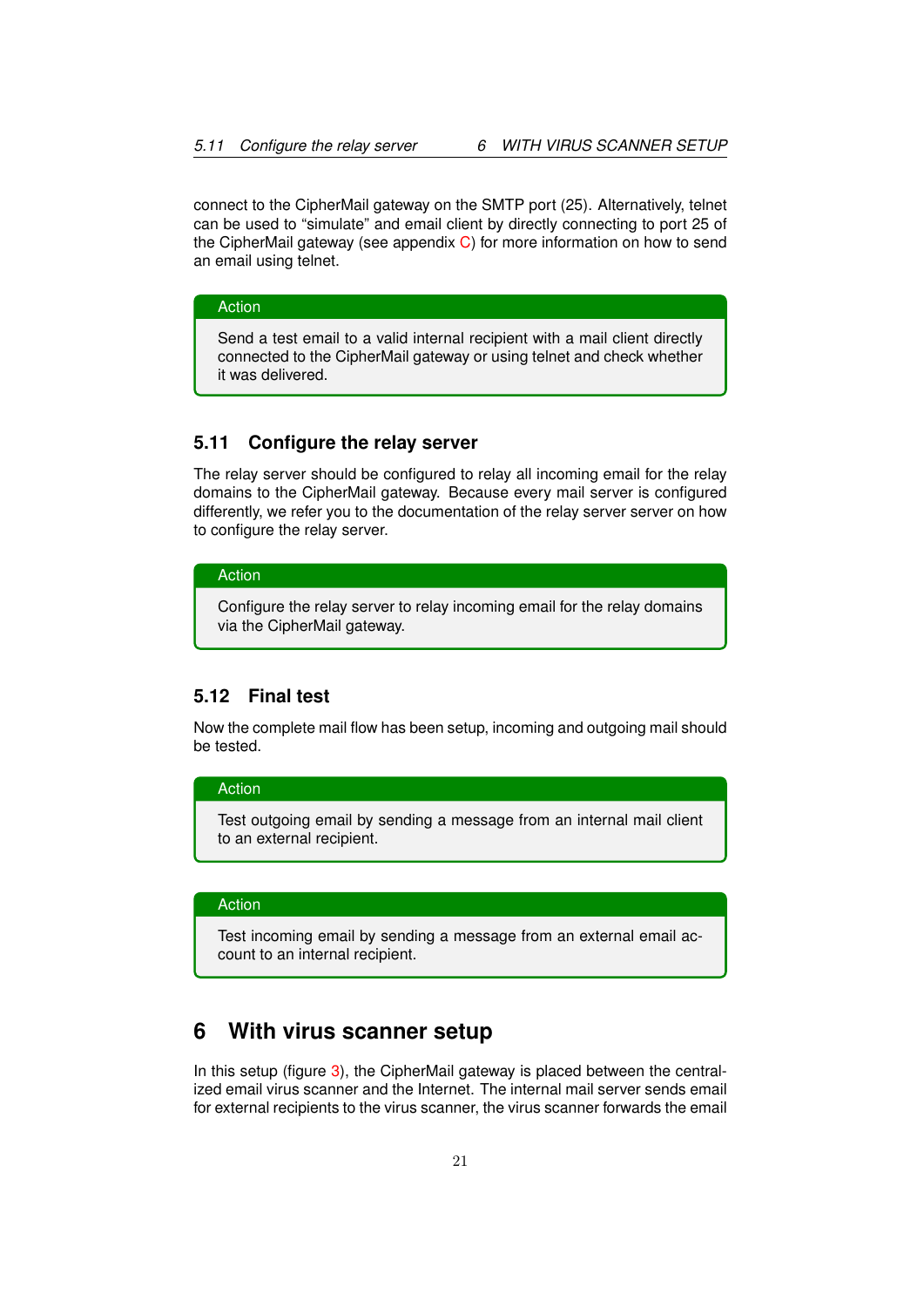to the CipherMail gateway and the CipherMail gateway directly delivers email to the external recipients via MX lookups.

The following steps will be described:

- 1. Configure relay domains.
- 2. Configure MTA hostname.
- 3. Configure CipherMail to deliver email for the relay domains to the virus scanner.
- 4. Configure CipherMail to directly deliver email for external recipients.
- 5. Enable "Reject unverified recipient".
- 6. Allow virus scanner to relay to external recipients.
- 7. Apply new MTA settings.
- 8. Add internal domains.
- 9. Configure the virus scanner to relay email for external recipients via the CipherMail gateway.
- 10. Test outgoing email.
- 11. Test incoming email.
- 12. Configure firewall (or MX records) to deliver incoming email to CipherMail gateway.
- 13. Final test.

### <span id="page-22-0"></span>**6.1 Configure relay domains**

The relay domains are the domains of the gateway for which the internal mail server handles email. The relay domains should match all the domains of the internal mail server. To relay domains can be configured on the MTA settings page (see figure [10\)](#page-11-0).

### Action

.

For each domain, fill-in the "Add domain" field and press the "Add" button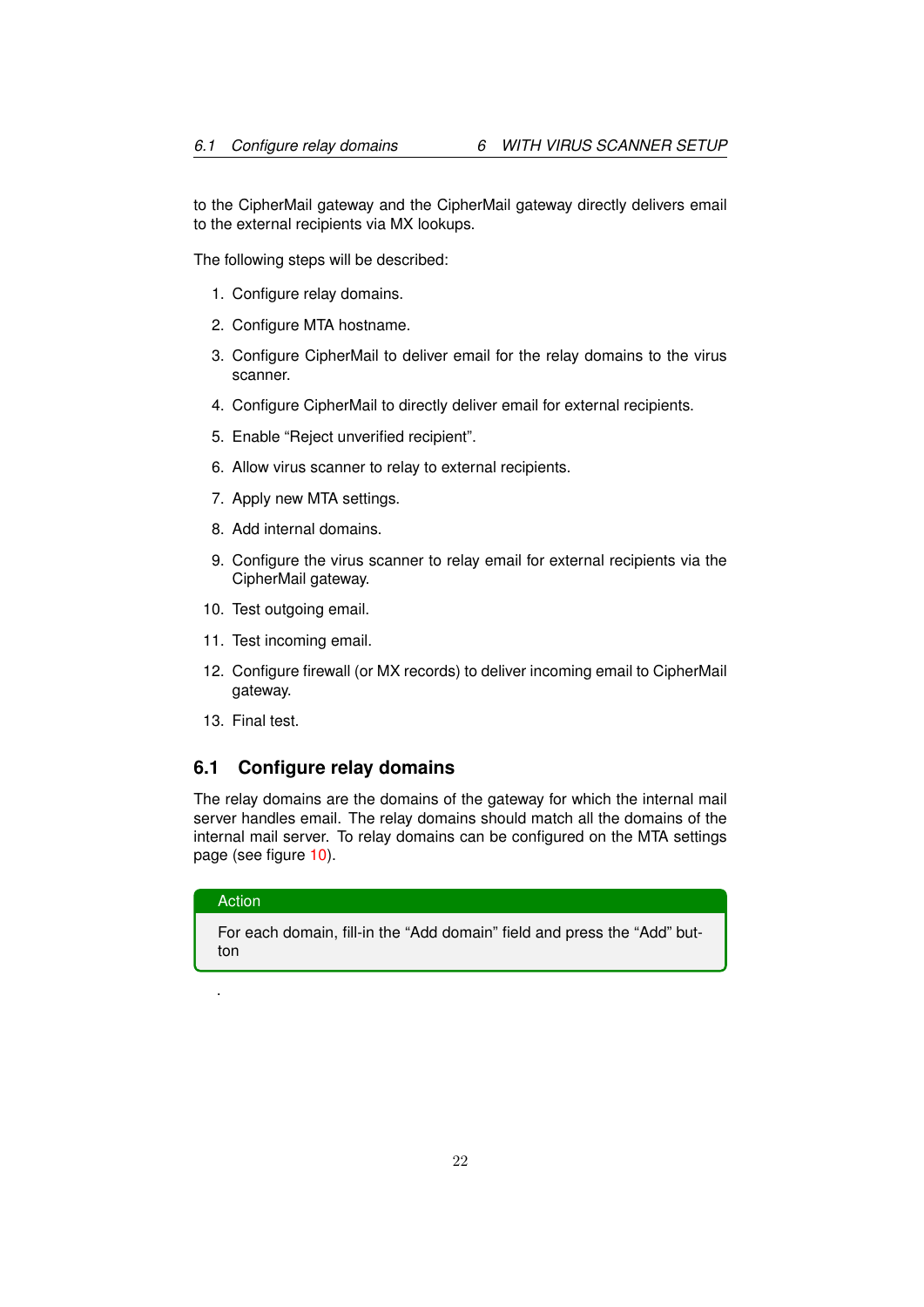### <span id="page-23-0"></span>**6.2 Configure MTA hostname**

The MTA hostname can be configured by setting the "My hostname" field (see figure [10\)](#page-11-0). It is advised that the MTA hostname be set to the fully qualified domain name of the external IP address and that the reverse lookup of the external IP address (i.e., PTR record) is equal to the MTA hostname. If for whatever reason the MTA hostname cannot be set to the fully qualified domain name of the external IP address, or the reverse lookup does not match the MTA hostname, the "SMTP helo name" should be manually set to the reverse lookup of the external IP address (see appendix [A](#page-33-0) for more information about HELO/EHLO name).

**Note:** The MTA hostame should be different from the name of the virus scanner and the external relay server. If the MTA (Postfix) detects that the hostname of the server it connects to is the same as it's own hostname, the email will be bounced and a the following message will appear in the MTA log:

status=bounced (mail for [x.x.x.x] loops back to myself).

This check was added to prevent mail loops.

### Action

Set hostname to fully qualified domain name.

### <span id="page-23-1"></span>**6.3 Configure internal relay host**

After email has been handled by the gateway, email sent to any of the relay domains should be forwarded to the virus scanner.

### Action

Set "Internal relay host" to the hostname or IP address of the virus scanner. For most setups, port should be set to 25 and "mx" should not be selected.

### <span id="page-23-2"></span>**6.4 Configure external relay host**

With the "virus scanner setup", email sent to external recipients will be delivered directly to the mail servers of the recipients using MX records. By leaving "External relay host" empty, CipherMail will deliver email to external recipients using MX records.

### Action

Set "External relay host" to an empty (i.e., blank) value.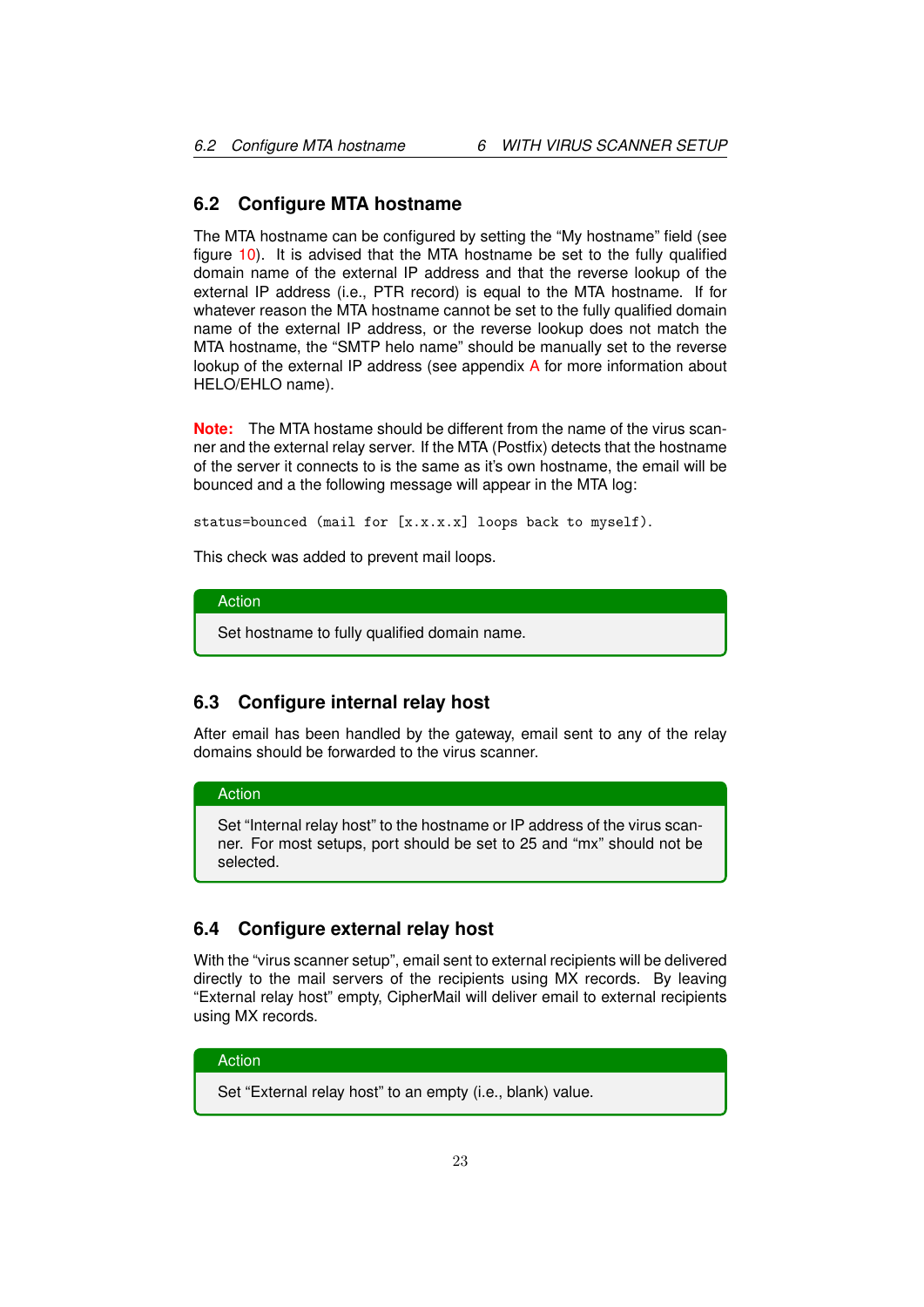### <span id="page-24-0"></span>**6.5 Enable "Reject unverified recipient"**

A mail server should know which recipients are valid recipients for a relay domain before accepting the message (i.e., the mail server should know whether there is a valid inbox for the recipient). If an email is accepted for relay but the next server (i.e., the internal mail server) does not accept the message because the recipient is not valid, the email should be bounced by the receiving server. Bouncing an email after accepting the message is called "backscatter". Systems that generate email backscatter can end up being listed on a mail blacklist (RBL).

By enabling "Reject unverified recipient" the gateway 'learns" which recipient addresses are valid or not by querying the server it relays to. When an email is received for an unknown recipient, the server "asks" the server it relays to whether the recipient is a valid recipient or not. The message is only accepted when the next email server reports that the recipient is a valid. The result of this verification process is cached.

The "reject code" is the SMTP result code used when the email is not accepted. This should initially be set to "450" (which tells the connecting SMTP server that the message is not accepted because of a temporary error). It should be changed to "550" (permanent error) when the verification procedure works correctly. See the Postfix documentation for more information on address verification<sup>3</sup>.

### Action

Select "Reject unverified recipient"

### <span id="page-24-1"></span>**6.6 Configure "My Networks"**

To encrypt outgoing email, the virus scanner should send all outgoing email via the CipherMail gateway. The virus scanner should therefore be allowed to send email to all external recipient via the CipherMail gateway.

### Action

Add the IP address of the virus scanner to "My Networks".

### <span id="page-24-2"></span>**6.7 Apply new MTA settings**

Now all the required MTA configuration changes are done, the new MTA settings should be applied.

Action Click "Apply" on the MTA config page to apply the new MTA settings.

<sup>3</sup>See [http://www.postfix.org/ADDRESS\\_VERIFICATION\\_README.html](http://www.postfix.org/ADDRESS_VERIFICATION_README.html)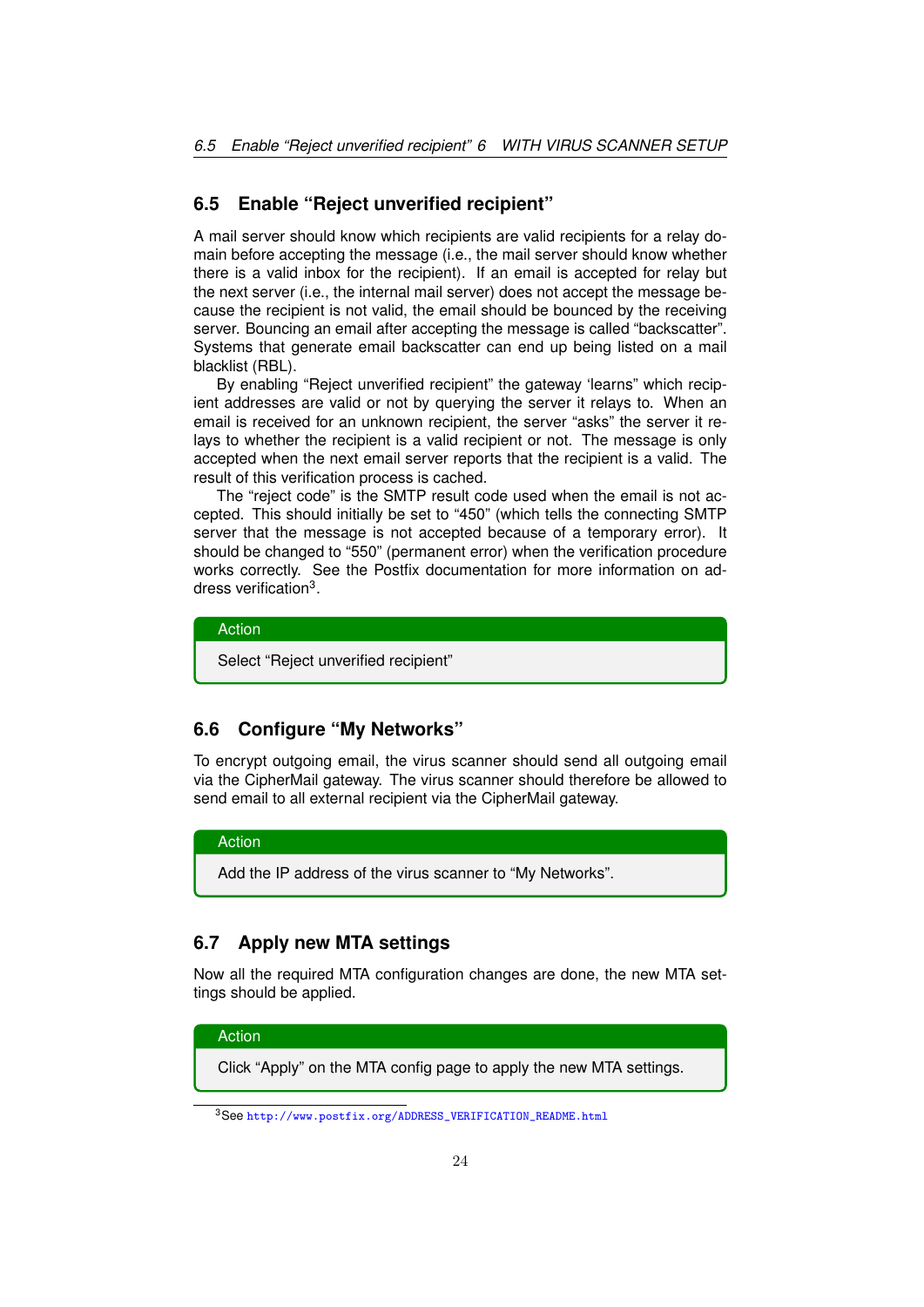### <span id="page-25-0"></span>**6.8 Add internal domains**

The CipherMail gateway needs to encrypt email for external recipients and decrypt email for internal recipients. The gateway therefore has to know which recipients are internal and which recipients are external. The user property "Locality" determines whether a recipient is internal or external. In most setups, all domains from the "relay domains" should be internal because the gateway is configured to handle incoming email for this domains.

#### Action

For every domain configured as a "relay domain" take the following steps:

- 1. Add a new domain ("Domains"  $\rightarrow$  "add domain")
- 2. For "Locality", deselect "inherit" and set "Locality" to "Internal" (see figure [12\)](#page-14-3)
- 3. Apply settings

### <span id="page-25-1"></span>**6.9 Configure virus scanner**

To allow the CipherMail gateway to encrypt outgoing email, all outgoing email should be handled by the CipherMail gateway. The virus scanner should therefore be configured to relay via the CipherMail gateway.

Because every mail server is configured differently, we refer you to the documentation of the virus scanner on how to configure the mail server to relay via an external server.

### Action

Configure the virus scanner to relay email via the CipherMail gateway.

### <span id="page-25-2"></span>**6.10 Test outgoing email**

To test whether the CipherMail gateway can send email to external recipients, use the built-in "Send email" tool (Admin  $\rightarrow$  other  $\rightarrow$  send email). This test tool will directly send an email from the CipherMail gateway to the external recipients.

#### Action

Send a test email to an external recipient using the "Send email" tool.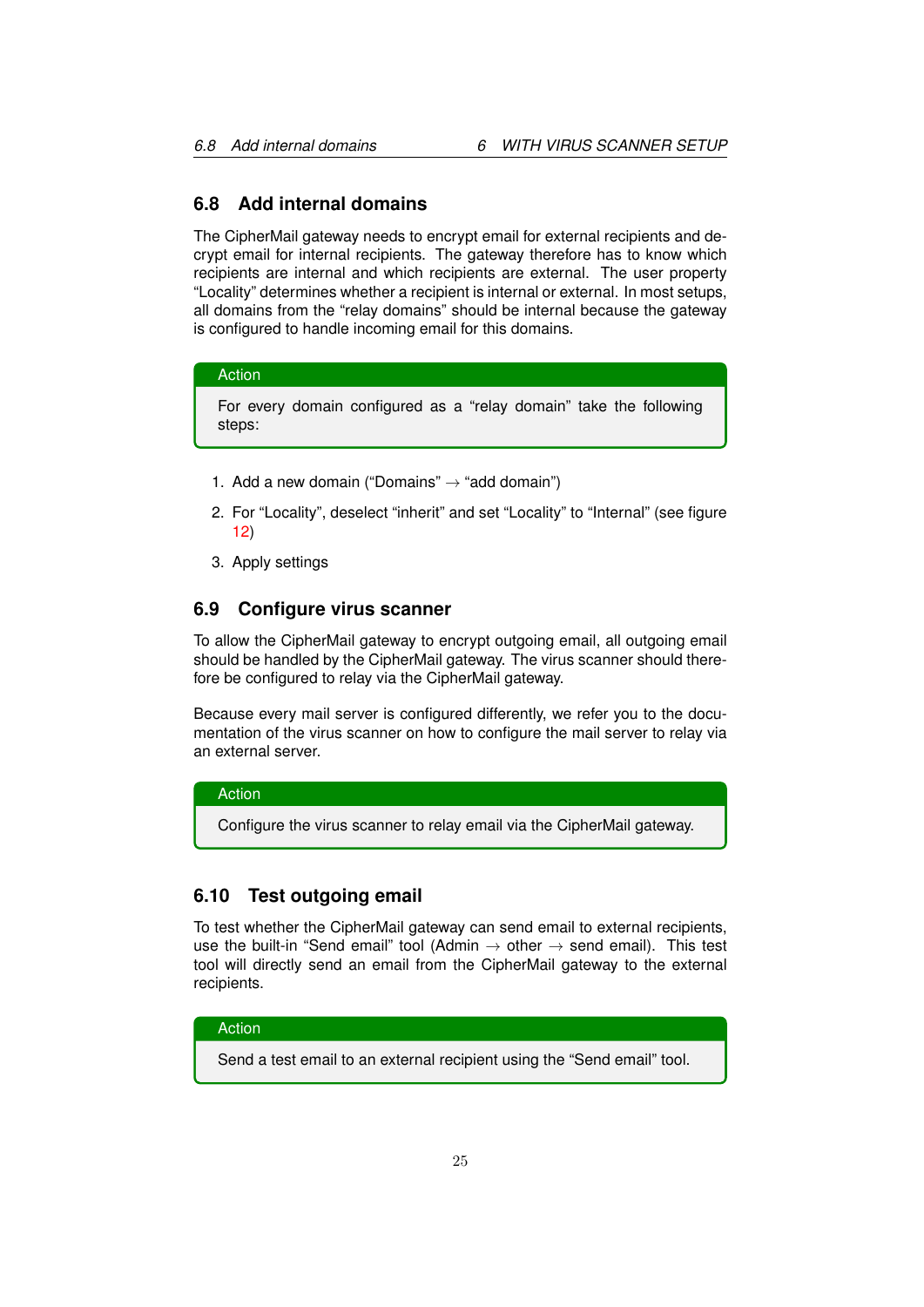To test whether the virus scanner mail server can send email to external recipients via the CipherMail gateway, send an email from a mail client connected to the internal mail server and check the MTA logs of CipherMail to see whether the email is actually relayed via the CipherMail gateway.

Action

Send a test email to an external recipient with a mail client and check the MTA logs of CipherMail whether it was relayed via CipherMail.

### <span id="page-26-0"></span>**6.11 Test incoming email**

It should be tested whether the CipherMail gateway can deliver email to the virus scanner. To test this, email should be sent to a valid recipient. The best way to test this is by sending an email with an email client configured to connect to the CipherMail gateway on the SMTP port (25). Alternatively, telnet can be used to "simulate" and email client by directly connecting to port 25 of the CipherMail gateway (see appendix  $C$ ) for more information on how to send an email using telnet.

### Action

Send a test email to a valid internal recipient with a mail client directly connected to the CipherMail gateway or using telnet and check whether it was delivered.

### <span id="page-26-1"></span>**6.12 Configure firewall (or MX records)**

The complete mail flow has been configured. However mail sent by external senders is still delivered to the virus scanner and not to the CipherMail gateway. The best way to make sure that incoming email is delivered to the CipherMail gateway and not to the virus scanner is by changing NAT rules on the firewall (i.e., tell the firewall to translate the external IP address to the internal IP address of the CipherMail gateway on port 25). Alternatively if the firewall does not support this, the external DNS MX records can be modified to point to the CipherMail gateway.

**Note:** Changing DNS records might take some time before all DNS servers are updated. It's therefore advised to first try to use a firewall rule to redirect mail to the CipherMail gateway.

#### Action

Set a firewall rule to redirect incoming external mail to the CipherMail gateway.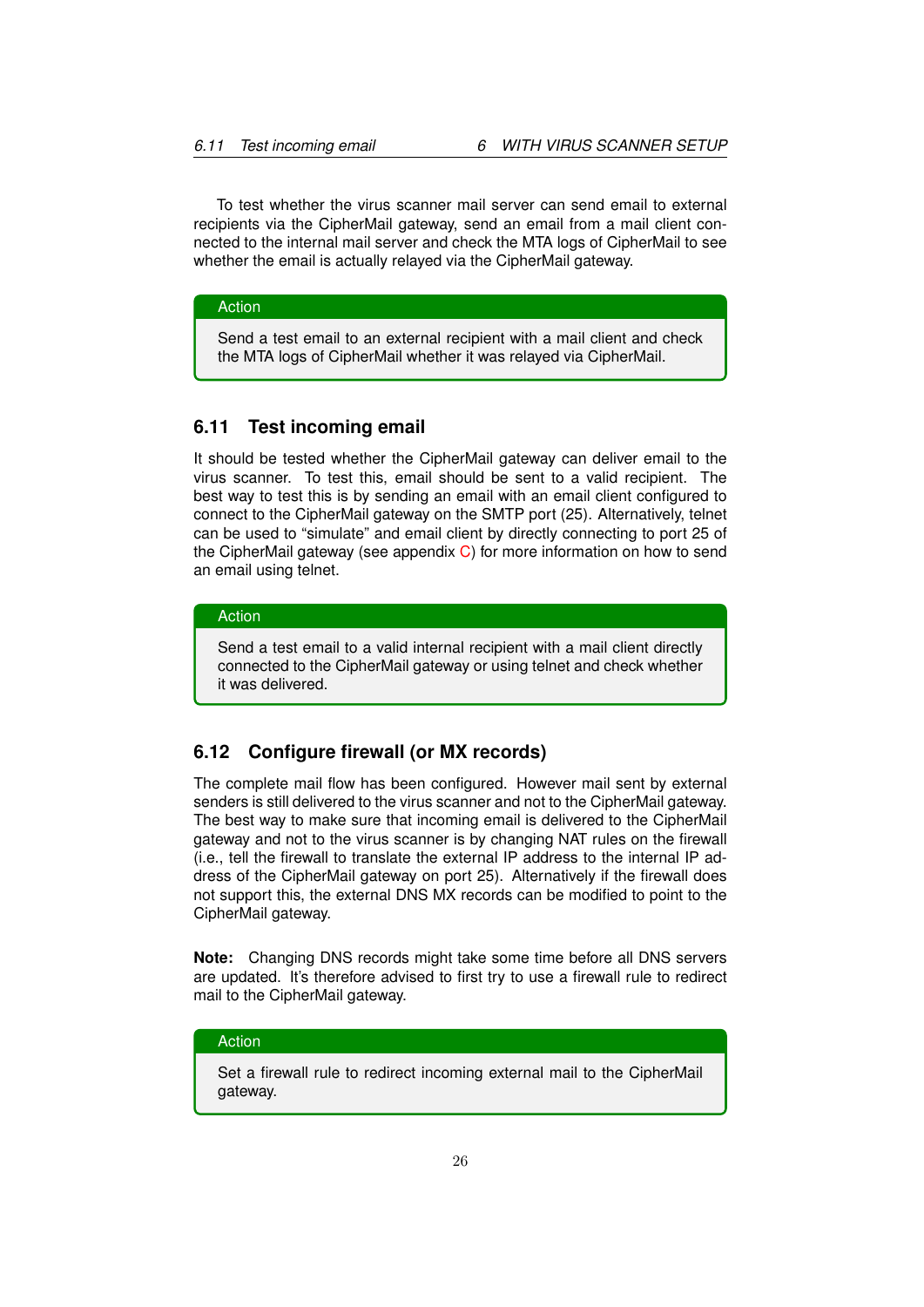### <span id="page-27-0"></span>**6.13 Final test**

Now the complete mail flow has been setup, incoming and outgoing mail should be tested.

#### Action

Test outgoing email by sending a message from an internal mail client to an external recipient.

### Action

Test incoming email by sending a message from an external email account to an internal recipient.

# <span id="page-27-1"></span>**7 With virus scanner via relay setup**

In this setup (figure [4\)](#page-6-2), the CipherMail gateway is placed between the centralized email virus scanner and an SMTP relay server (also known as "front-end server"). The internal mail server sends email for external recipients to the virus scanner, the virus scanner forwards the email to the CipherMail gateway and the CipherMail gateway forwards the email for external recipients to the SMTP relay server.

The following steps will be described:

- 1. Configure relay domains.
- 2. Configure MTA hostname.
- 3. Configure CipherMail to deliver email for the relay domains to the virus scanner.
- 4. Configure CipherMail to deliver email for external recipients to the relay server.
- 5. Enable "Reject unverified recipient".
- 6. Allow virus scanner to relay to external recipients.
- 7. Apply new MTA settings.
- 8. Add internal domains.
- 9. Configure the virus scanner to relay email for external recipients via the CipherMail gateway.
- 10. Test incoming email.
- 11. Configure the relay mail server to deliver email for internal recipients to the CipherMail gateway.
- 12. Final test.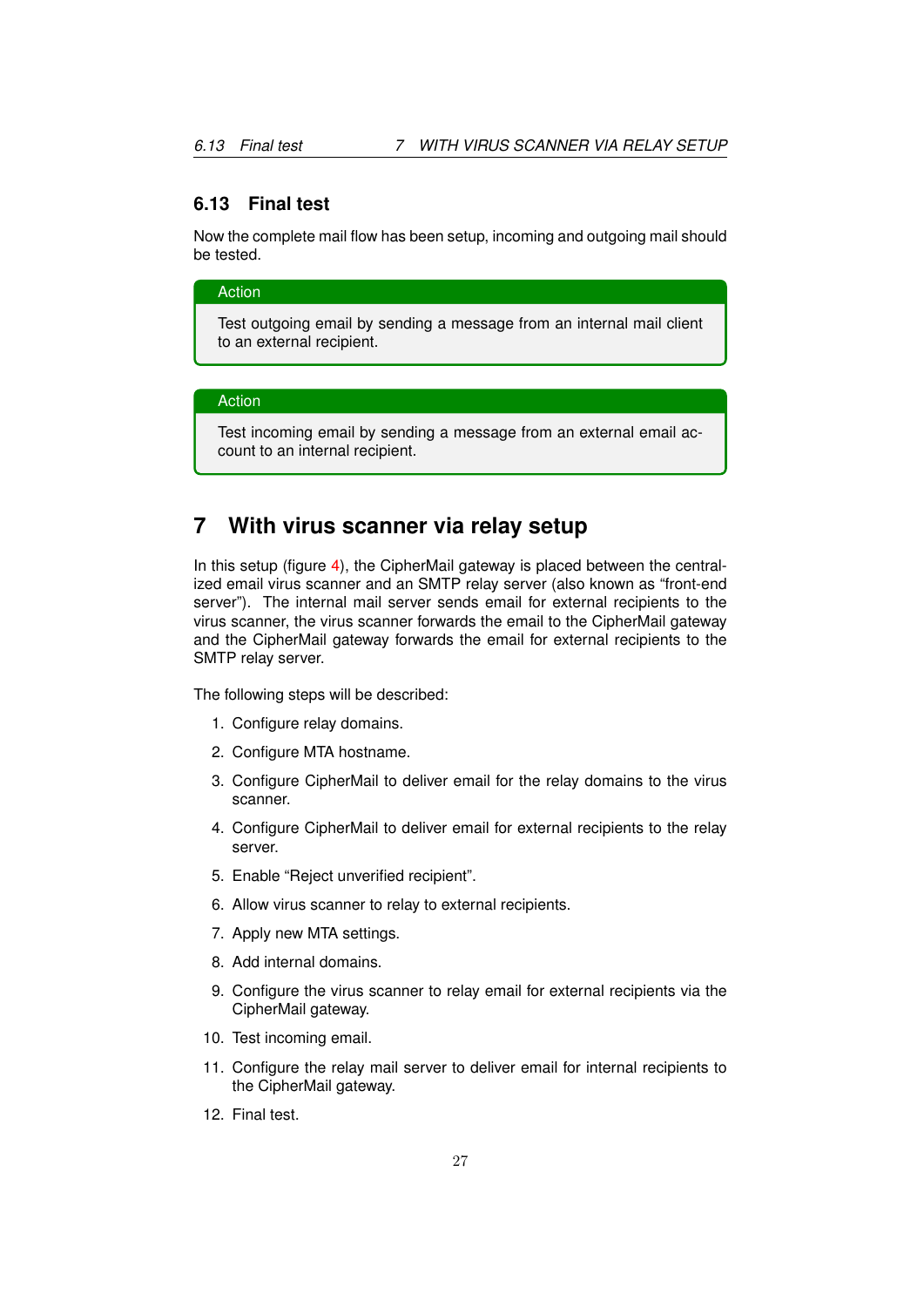### <span id="page-28-0"></span>**7.1 Configure relay domains**

The relay domains are the domains of the gateway for which the internal mail server handles email. The relay domains should match all the domains of the internal mail server. To relay domains can be configured on the MTA settings page (see figure [10\)](#page-11-0).

#### Action

.

For each domain, fill-in the "Add domain" field and press the "Add" button

### <span id="page-28-1"></span>**7.2 Configure MTA hostname**

The MTA hostname can be configured by setting the "My hostname" field (see figure [10\)](#page-11-0).

**Note:** The MTA hostame should be different from the name of the virus scanner and the external relay server. If the MTA (Postfix) detects that the hostname of the server it connects to is the same as it's own hostname, the email will be bounced and a the following message will appear in the MTA log:

status=bounced (mail for [x.x.x.x] loops back to myself).

This check was added to prevent mail loops.

### Action

Set hostname.

### <span id="page-28-2"></span>**7.3 Configure internal relay host**

After email has been handled by the gateway, email sent to any of the relay domains should be forwarded to the virus scanner.

#### Action

Set "Internal relay host" to the hostname or IP address of the virus scanner. For most setups, port should be set to 25 and "mx" should not be selected.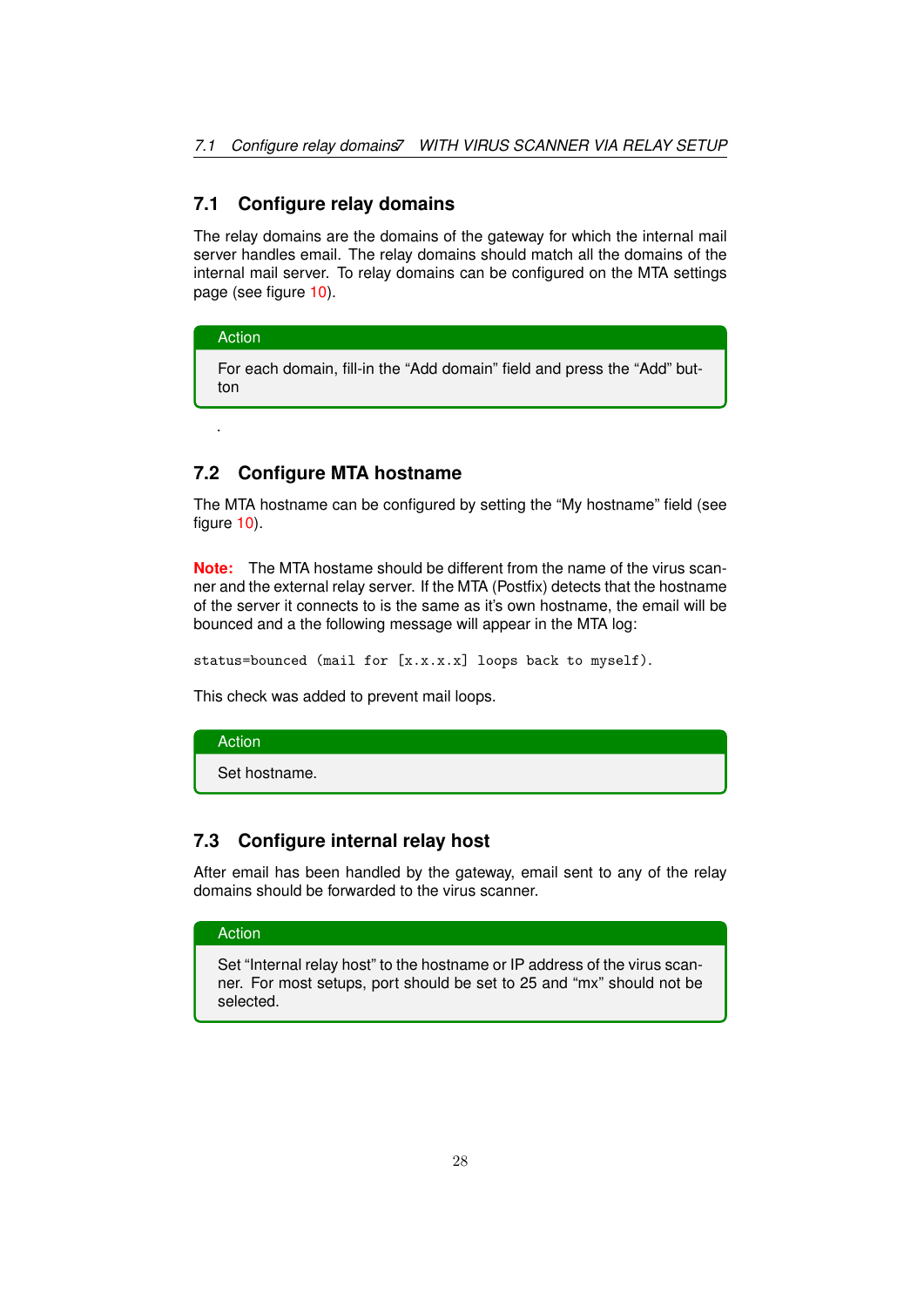### <span id="page-29-0"></span>**7.4 Configure external relay host**

With the "virus scanner via relay setup", email sent to external recipients will be relayed via the relay server. The CipherMail gateway therefore has to be configured to relay email for external recipient via the relay server.

#### Action

Set "External relay host" to the hostname or IP address of the relay server. For most setups, port should be set to 25 and "mx" should not be selected.

**Note:** If the relay server requires username/password authentication, add the credentials for the relay to the SASL settings (see MTA  $\rightarrow$  sasl).

### <span id="page-29-1"></span>**7.5 Enable "Reject unverified recipient"**

A mail server should know which recipients are valid recipients for a relay domain before accepting the message (i.e., the mail server should know whether there is a valid inbox for the recipient). If an email is accepted for relay but the next server (i.e., the internal mail server) does not accept the message because the recipient is not valid, the email should be bounced by the receiving server. Bouncing an email after accepting the message is called "backscatter". Systems that generate email backscatter can end up being listed on a mail blacklist (RBL).

By enabling "Reject unverified recipient" the gateway 'learns" which recipient addresses are valid or not by querying the server it relays to. When an email is received for an unknown recipient, the server "asks" the server it relays to whether the recipient is a valid recipient or not. The message is only accepted when the next email server reports that the recipient is a valid. The result of this verification process is cached.

The "reject code" is the SMTP result code used when the email is not accepted. This should initially be set to "450" (which tells the connecting SMTP server that the message is not accepted because of a temporary error). It should be changed to "550" (permanent error) when the verification procedure works correctly. See the Postfix documentation for more information on address verification<sup>4</sup>.

**Note:** If the relay server already knows which recipients are valid recipients or not, for example using LDAP, there is not need to enable "Reject unverified recipient".

#### Action

Select "Reject unverified recipient"

<sup>4</sup>See [http://www.postfix.org/ADDRESS\\_VERIFICATION\\_README.html](http://www.postfix.org/ADDRESS_VERIFICATION_README.html)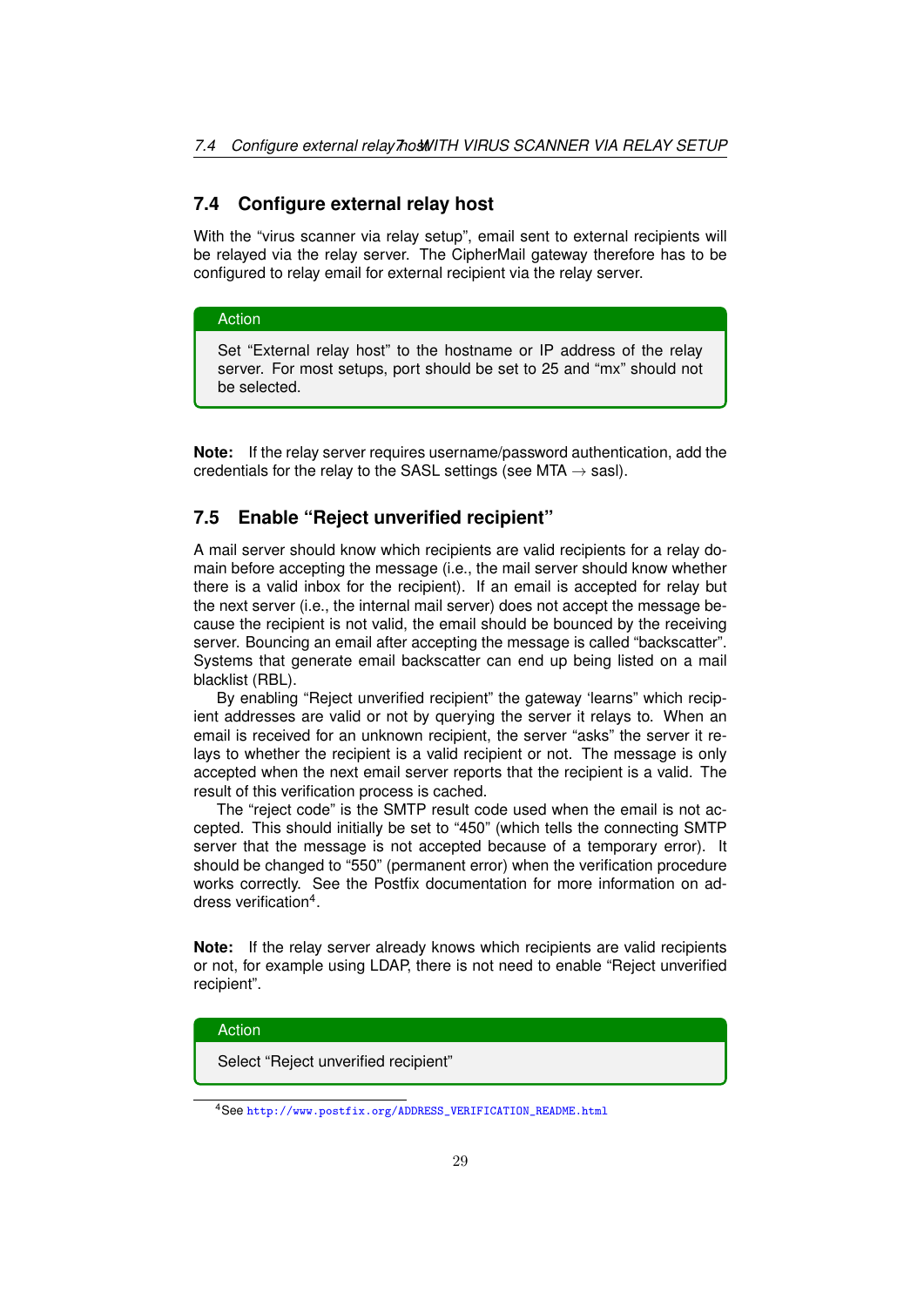### <span id="page-30-0"></span>**7.6 Configure "My Networks"**

To encrypt outgoing email, the virus scanner should send all outgoing email via the CipherMail gateway. The virus scanner should therefore be allowed to send email to all external recipient via the CipherMail gateway.

Action

Add the IP address of the virus scanner to "My Networks".

### <span id="page-30-1"></span>**7.7 Apply new MTA settings**

Now all the required MTA configuration changes are done, the new MTA settings should be applied.

### Action

Click "Apply" on the MTA config page to apply the new MTA settings.

### <span id="page-30-2"></span>**7.8 Add internal domains**

The CipherMail gateway needs to encrypt email for external recipients and decrypt email for internal recipients. The gateway therefore has to know which recipients are internal and which recipients are external. The user property "Locality" determines whether a recipient is internal or external. In most setups, all domains from the "relay domains" should be internal because the gateway is configured to handle incoming email for this domains.

### Action

For every domain configured as a "relay domain" take the following steps:

- 1. Add a new domain ("Domains"  $\rightarrow$  "add domain")
- 2. For "Locality", deselect "inherit" and set "Locality" to "Internal" (see figure [12\)](#page-14-3)
- 3. Apply settings

### <span id="page-30-3"></span>**7.9 Configure virus scanner**

To allow the CipherMail gateway to encrypt outgoing email, all outgoing email should be handled by the CipherMail gateway. The virus scanner should therefore be configured to relay via the CipherMail gateway.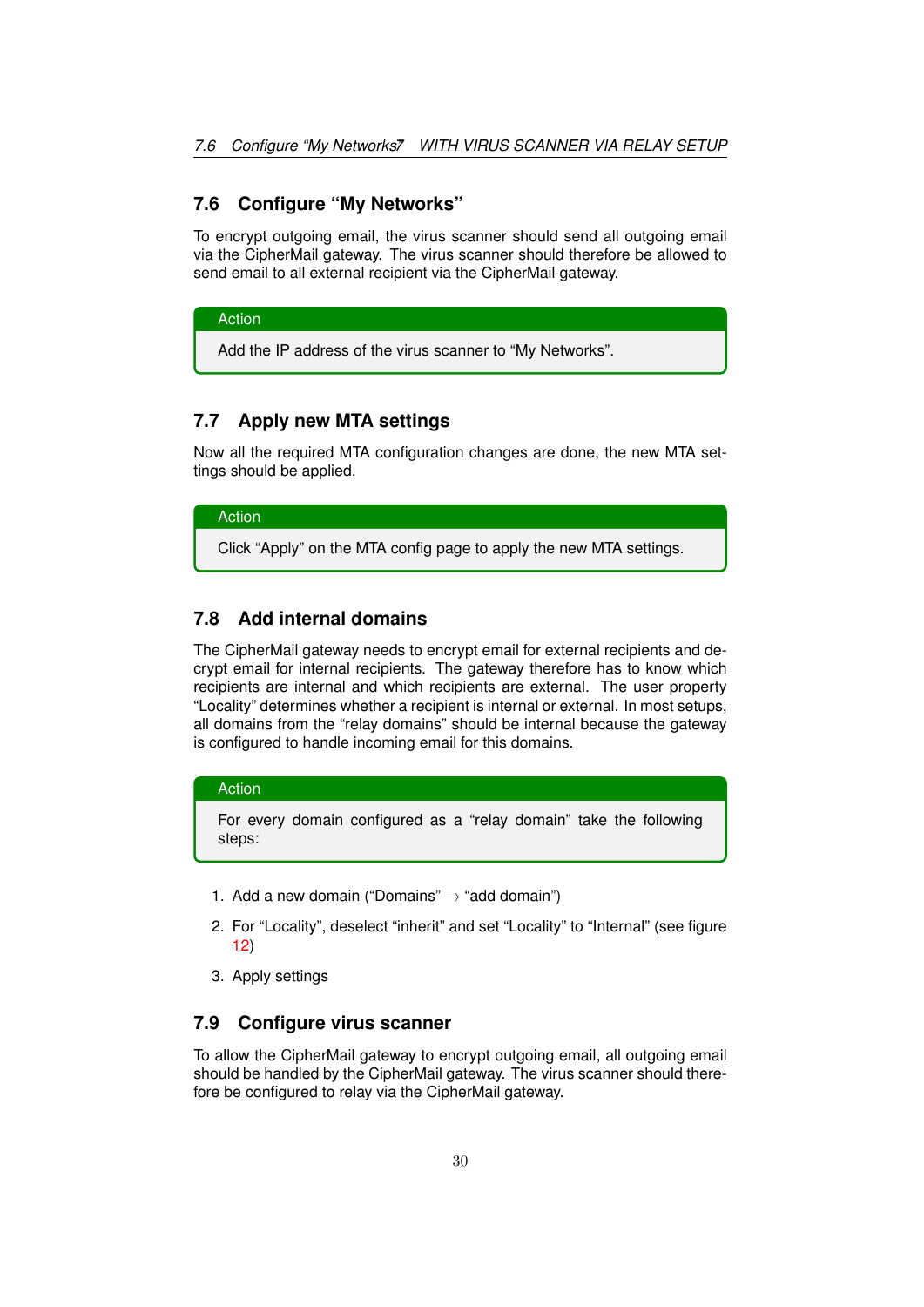Because every mail server is configured differently, we refer you to the documentation of the virus scanner on how to configure the mail server to relay via an external server.

#### Action

Configure the virus scanner to relay email via the CipherMail gateway.

### <span id="page-31-0"></span>**7.10 Test incoming email**

It should be tested whether the CipherMail gateway can deliver email to the virus scanner. To test this, email should be sent to a valid recipient. The best way to test this is by sending an email with an email client configured to connect to the CipherMail gateway on the SMTP port (25). Alternatively, telnet can be used to "simulate" and email client by directly connecting to port 25 of the CipherMail gateway (see appendix [C\)](#page-34-0) for more information on how to send an email using telnet.

### Action

Send a test email to a valid internal recipient with a mail client directly connected to the CipherMail gateway or using telnet and check whether it was delivered.

### <span id="page-31-1"></span>**7.11 Configure the relay server**

The relay server should be configured to relay all incoming email for the relay domains to the CipherMail gateway. Because every mail server is configured differently, we refer you to the documentation of the relay server server on how to configure the relay server.

#### Action

Configure the relay server to relay incoming email for the relay domains via the CipherMail gateway.

### <span id="page-31-2"></span>**7.12 Final test**

Now the complete mail flow has been setup, incoming and outgoing mail should be tested.

### Action

Test outgoing email by sending a message from an internal mail client to an external recipient.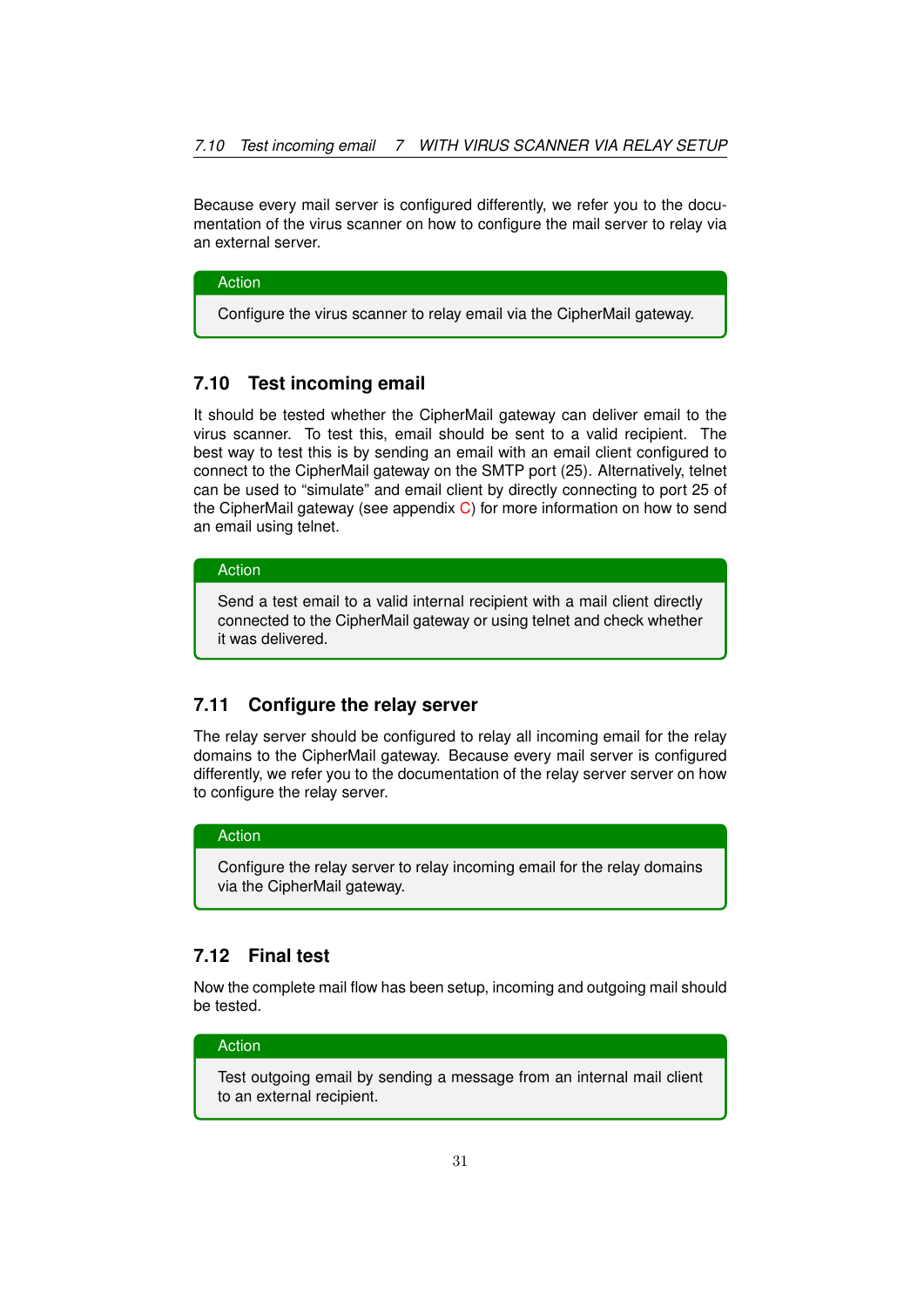## Action

Test incoming email by sending a message from an external email account to an internal recipient.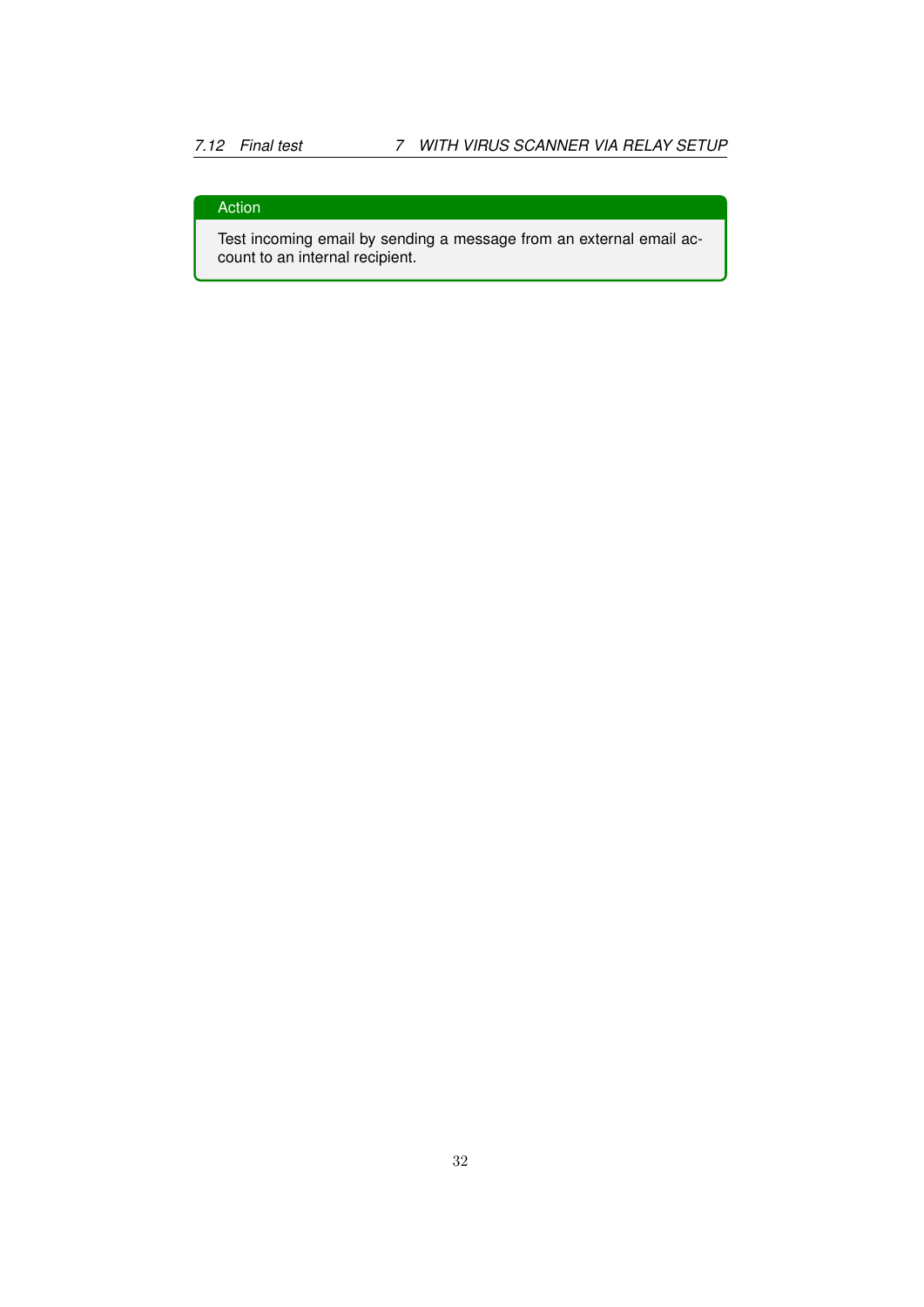# <span id="page-33-0"></span>**A SMTP HELO/EHLO name**

The SMTP HELO/EHLO name is the name the SMTP server identifies itself with when connecting to another SMTP server. Some email servers check whether the HELO/EHLO name is equal to the reverse lookup of the IP address (i.e., querying the PTR record). If the reverse IP lookup and HELO/EHLO name do not match, some mail servers might flag the mail as spam.

If the CipherMail gateway is used to directly send email to external recipients (i.e., outgoing email is not relayed through an external relay host) the gateway should be setup with the correct HELO/EHLO. The SMTP helo name should be equal to the reverse lookup of the external IP address.

If the SMTP hostname of the Ciphermail gateway is set to the external hostname and the reverse IP lookup matches the hostname, the SMTP helo name can be left empty because the SMTP helo name defaults to the hostname.

**Checking the HELO/EHLO name** whether the HELO/EHLO name is correctly setup can be checked using the helo check services from  $\frac{http://cbl.}{$  $\frac{http://cbl.}{$  $\frac{http://cbl.}{$ [abuseat.org/helocheck.html](http://cbl.abuseat.org/helocheck.html) by sending an email to "helocheck@cbl.abuseat.org". The email will be immediately bounced. The bounce message contains the HELO name used by the gateway.

```
<helocheck@cbl.abuseat.org>: host mail-in.cbl.abuseat.org said:
   550 HELO for IP 82.94.189.170 was "secure.djigzo.com"
   (in reply to RCPT TO command)
```
Where 82.94.189.170 is the external IP address of the gateway (IP address will be different for every server) and "secure.djigzo.com" was the HELO name used by the gateway.

# <span id="page-33-1"></span>**B Exchange 2010 send connector**

To configure Exchange 2010 to direct all outbound email via an external SMTP server, an "SMTP connector" should be added.

To create the SMTP Connector, follow the steps below:

- 1. In the Exchange Admin Console select "Microsoft Exchange" → "Organization Configuration"  $\rightarrow$  "Hub Transport"
- 2. Right click and select "New Send Connector" or on the right hand side in "Actions" select "New Send Connector"
- 3. In the Name field, type a meaningful name for this connector
- 4. In the Select the intended use for this connector field, select "Custom"
- 5. On the Address space page click the "Add" button and select "SMTP Address Space"
- 6. Set address space to "Address =\*" and cost to 1 and click Next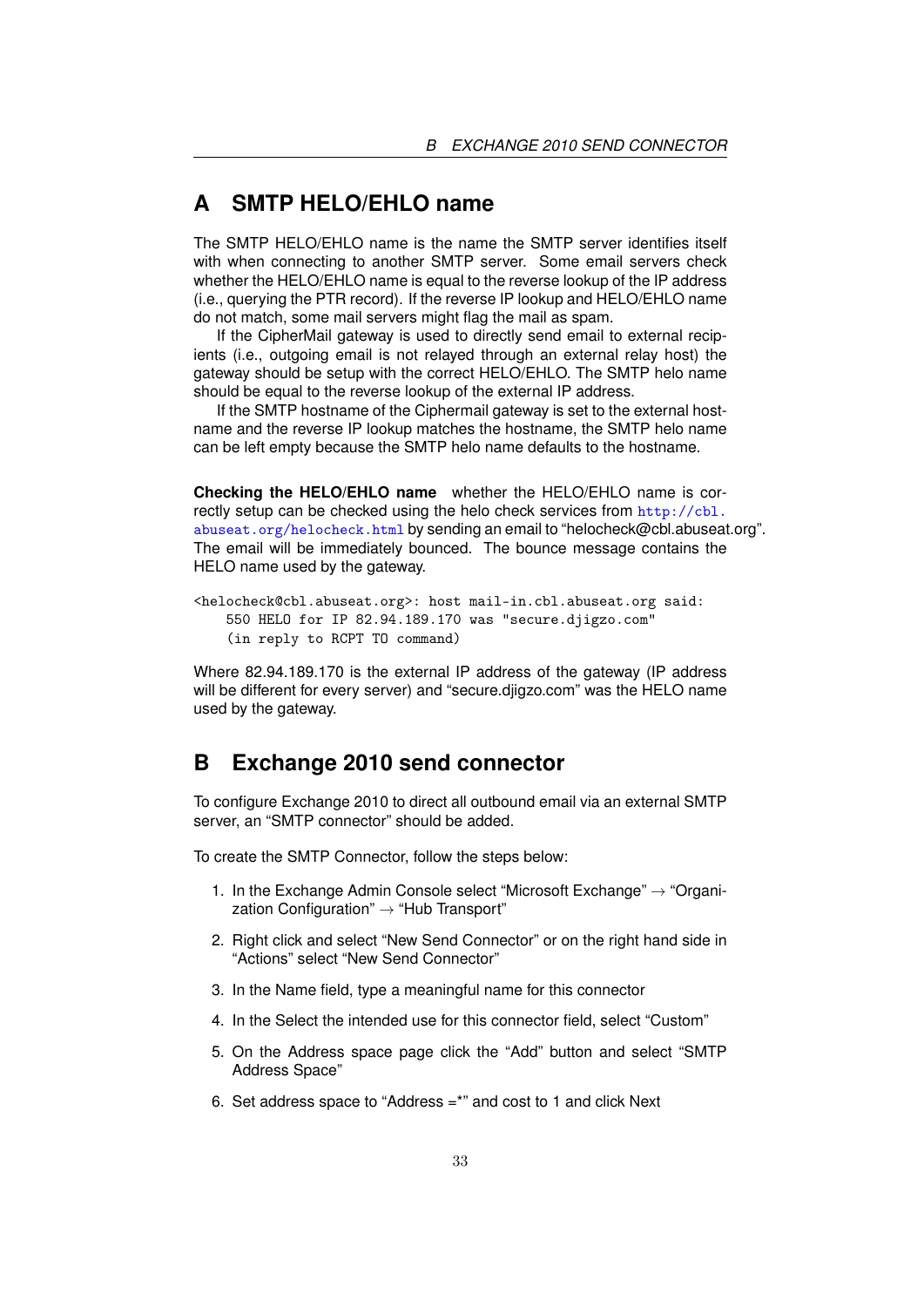- 7. On the Network settings page, select "Route mail through the following smart host" and then click the Add button
- 8. Specify the IP address or the Fully qualified domain name of the Cipher-Mail gateway. Click Next.
- 9. On the Configure smart host authentication settings page, leave the smart host authentication setting as None and click Next
- 10. Add the Source Sever and click Next
- 11. The New Send Connector page, check that everything is correct and then click New
- 12. On the Completion page, check that the wizard completed successfully, and then click Finish to close the wizard

For more information on managing connectors see [https://technet.microsof](https://technet.microsoft.com/en-us/library/bb125128%28v=exchg.141%29.aspx)t. [com/en-us/library/bb125128%28v=exchg.141%29.aspx](https://technet.microsoft.com/en-us/library/bb125128%28v=exchg.141%29.aspx)

# <span id="page-34-0"></span>**C Simulate a mail client using telnet**

By directly connecting to port 25 of the CipherMail gateway with telnet, a mail client can be simulated. This can be used for example to directly send a test email. To send a test email, use the following steps:

#### **connect with telnet**

\$ telnet 192.168.88.196 25

Trying 192.168.88.196... Connected to 192.168.88.196. Escape character is '<sup>^</sup>]'. 220 ciphermail.example.com ESMTP CipherMail

**Note:** Replace 192.168.88.196 with the IP address of the CipherMail gateway.

Issue the EHLO command:

ehlo test.example.com

The SMTP server should respond with all the supported enhanced SMTP commands:

```
250-ciphermail.example.com
250-PIPELINING
250-SIZE 10240000
250-VRFY
250-STARTTLS
250-ENHANCEDSTATUSCODES
250 8BITMIME
```